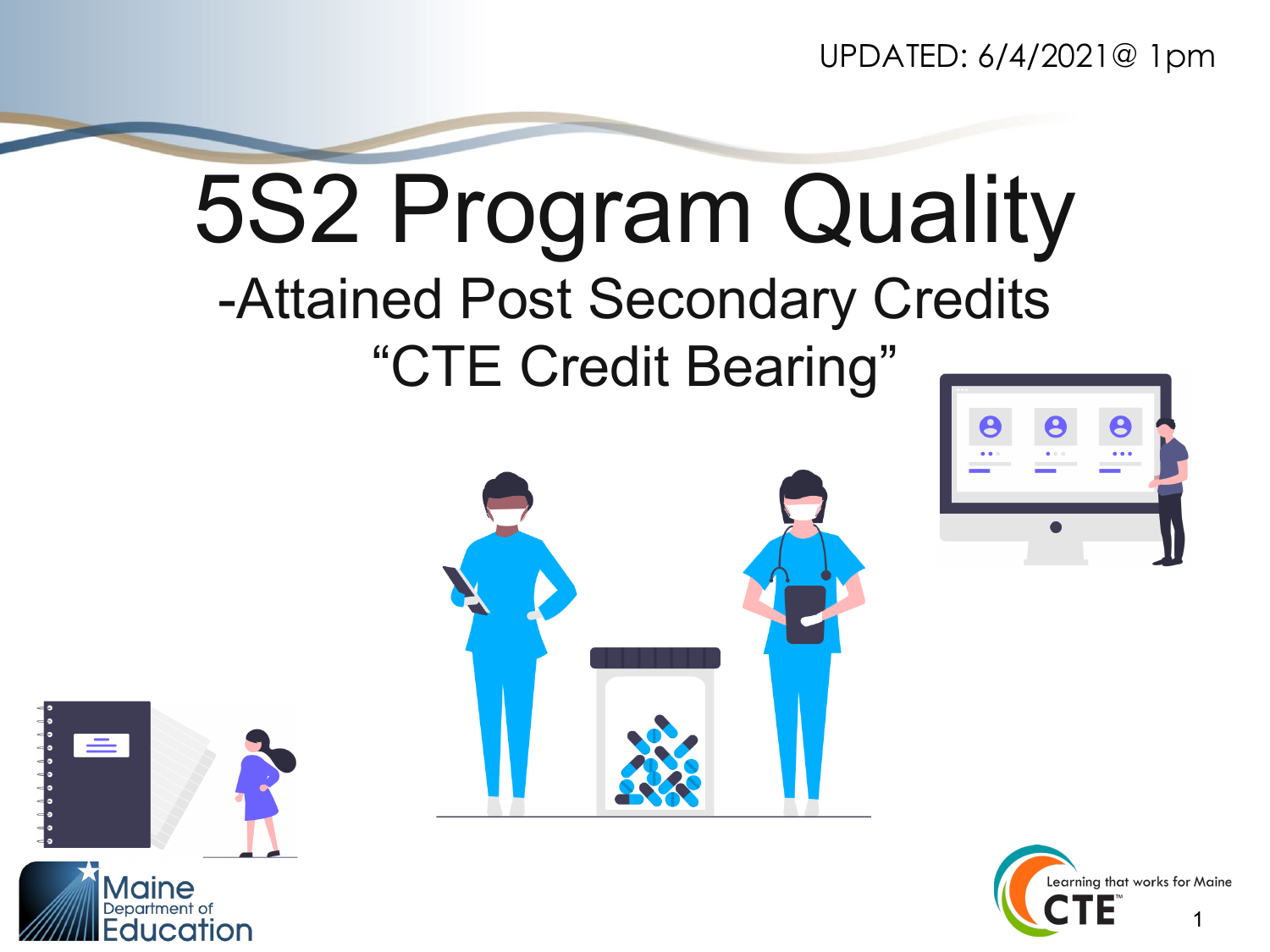- Maine's selected Perkins 5S2 Program Quality Program measurement -- Maine selected 1 measurement instead of 3
- "CTE Credit Bearing" = "5S2 Program Quality"
- "CIP Code" = "CTECode"
- This measurement is the amount and type of credit hours students are enrolling into at different institutions
	- 3 parts:
		- Amount
		- Type
		- **Institution**



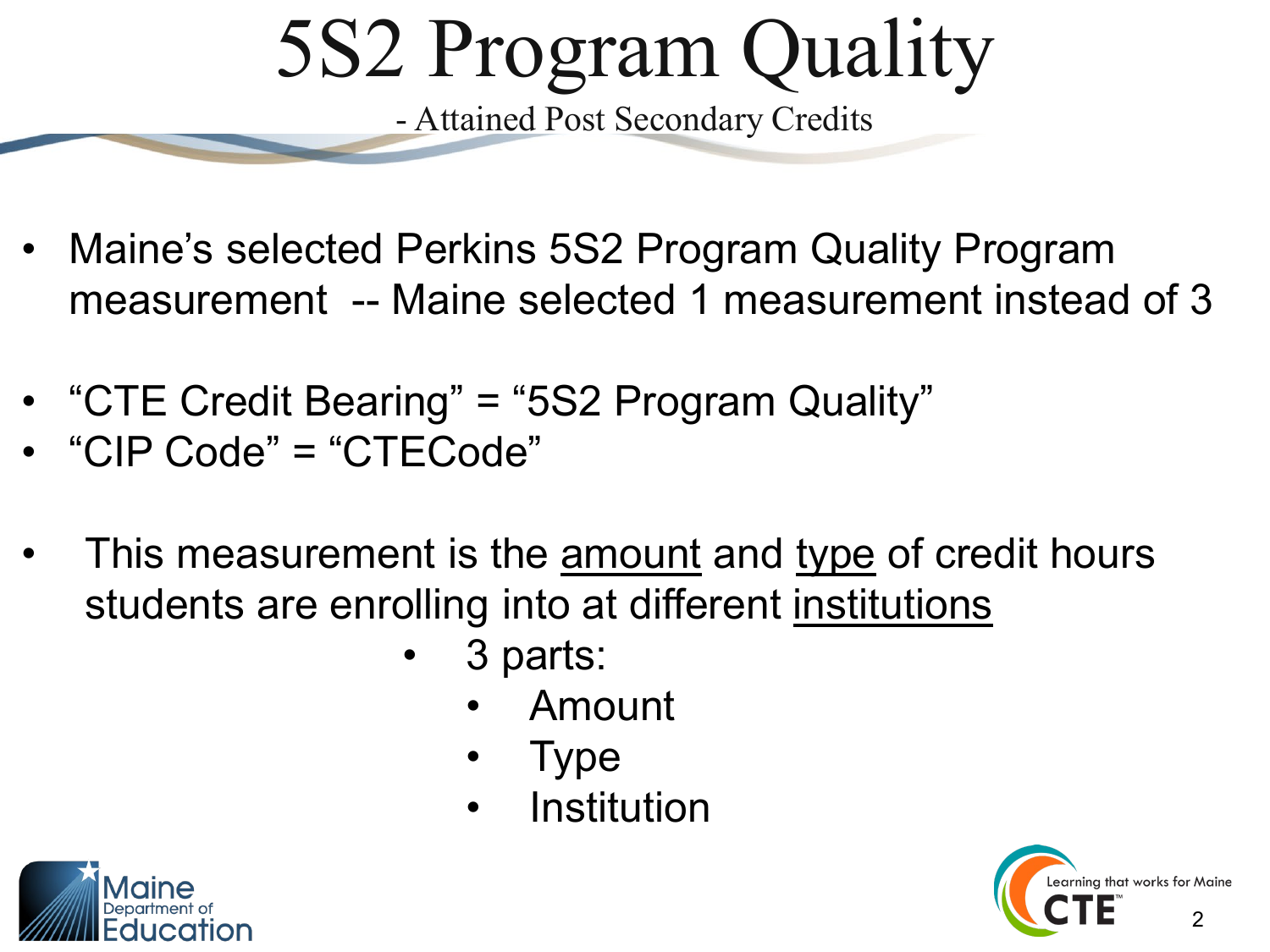Typical School Year The report opens on January 1<sup>st</sup> The report closes on June 30<sup>th</sup>

For SY2020-21, report all data by June 30<sup>th</sup> even if not completely collected





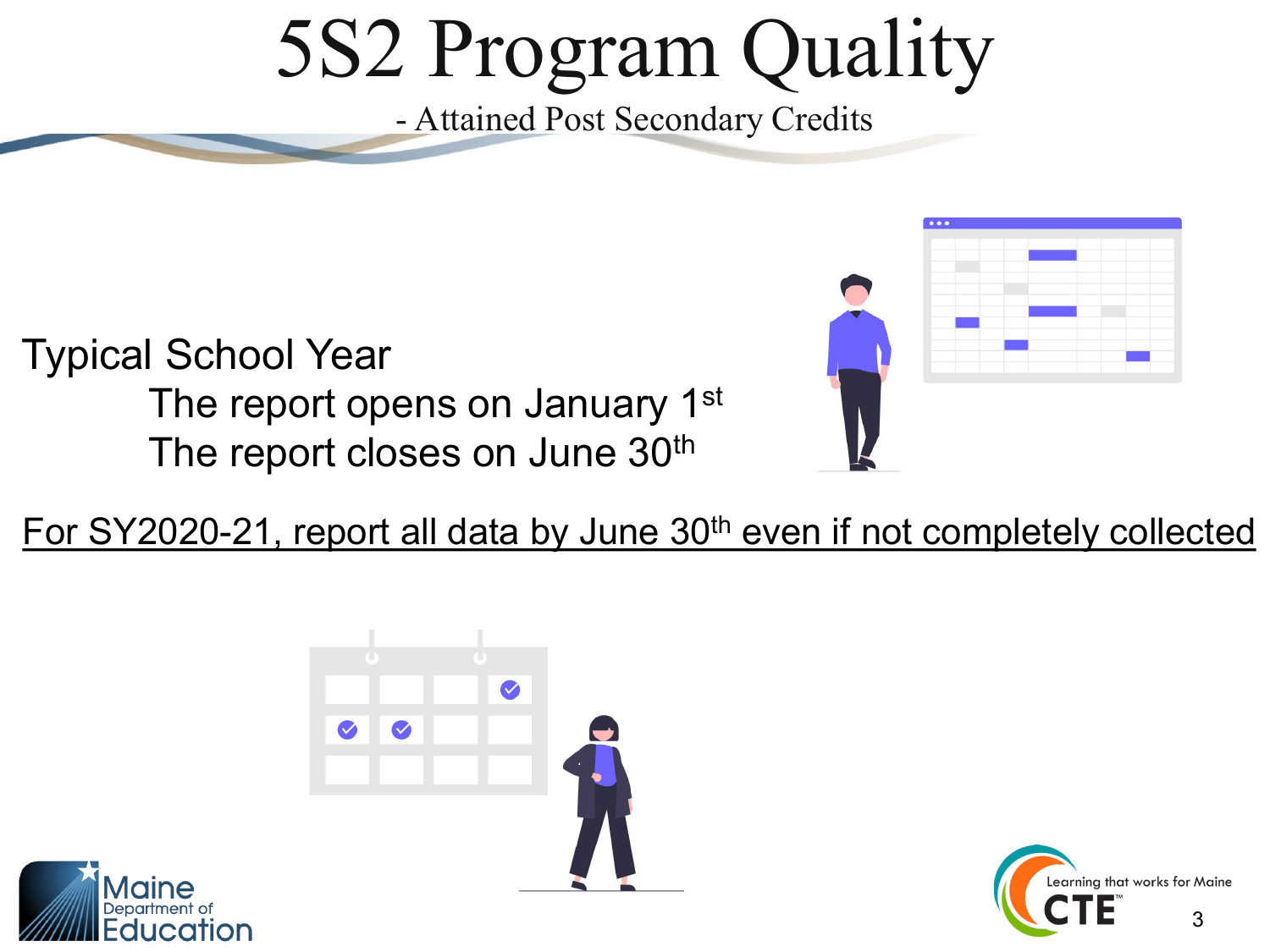#### **Helpdesk**

#### **General Synergy Documentation**

Data Warehouse

- Enrollment Changes Guide • Synergy DOE Training Guide • Basic Synergy Navigation
- · Synergy Related FAQs

#### **Synergy Manual Entry**

- Attendance Manual Entry Guide (updated 9/3/2019)
- **Behavior Manual Entry Guide**  $\cdot$
- **CTE Program Manual Entry Guide**
- **Economic Status Manual Entry Guide**
- **Locating-and-Adding Students Guide**
- **Special Ed Manual Entry Guide**
- **Truancy Manual Entry Guide**
- . CTE Credit Bearing Manual Entry Guide

#### **Synergy Uploads**

NOTE: Excel does remove leading zero's by default. You must ensure you set your file to keep the leading zero's. You can find help from Microsoft on keeping the leading zero's in Excel

Uploads must by completed in the following order

#### 1. State ID Import

- 2. Student Enrollment
- 3. Student Personal
- 4. All others may be uploaded in any order as long as these above had been done first

#### Current Data Dictionaries for the 2020/2021 SY

- Upload Overview
- Summary of Changes 2020-2021 (updated 6/16/2020)
- Attendance Upload Guide | Sample File | Data Dictionary (SF & DD Updated 4/10/2020)
- Behavior Upload Guide | Sample File | Data Dictionary (SF & DD Updated 4/10/2020)
- Career and Technical Education (CTE) Upload Guide | Sample File | Data Dictionary | Master CIP List | School CIP List (updated CIP lists 6/18/2020)
- Economic Status Upload Guide | Sample File | Data Dictionary (SF & DD Updated 4/10/2020)
- English Learners Upload Guide | Sample File | Data Dictionary (SF & DD Updated 4/10/2020)
- Special Education Upload Guide | Sample File | Data Dictionary (SF & DD Updated 4/10/2020)
- StateID Upload Guide | Sample File | Data Dictionary (SF & DD Updated 4/10/2020)
- Student Enrollment Upload Guide | Sample File | Data Dictionary (SF & DD Updated 4/10/2020)
- Student Personal Upload Guide | Sample File | Data Dictionary (SF & DD Updated 4/10/2020)
- Truancy Upload Guide | Sample File | Data Dictionary (SF & DD Updated 4/10/2020)
- Student Exit Upload Guide | Sample File | Data Dictionary (updated 5/29/2020)
	- CTE Credit Bearing Upload Guide | Sample File | Data Dictionary (updated 4/23/2021)

#### CTE Credit Bearing- Upload Guide,

#### Sample File and Data [Dictionary](https://www.maine.gov/doe/sites/maine.gov.doe/files/inline-files/CTECreditBearing_Updated_Oct92020.xlsx) **CTE** A





Webpage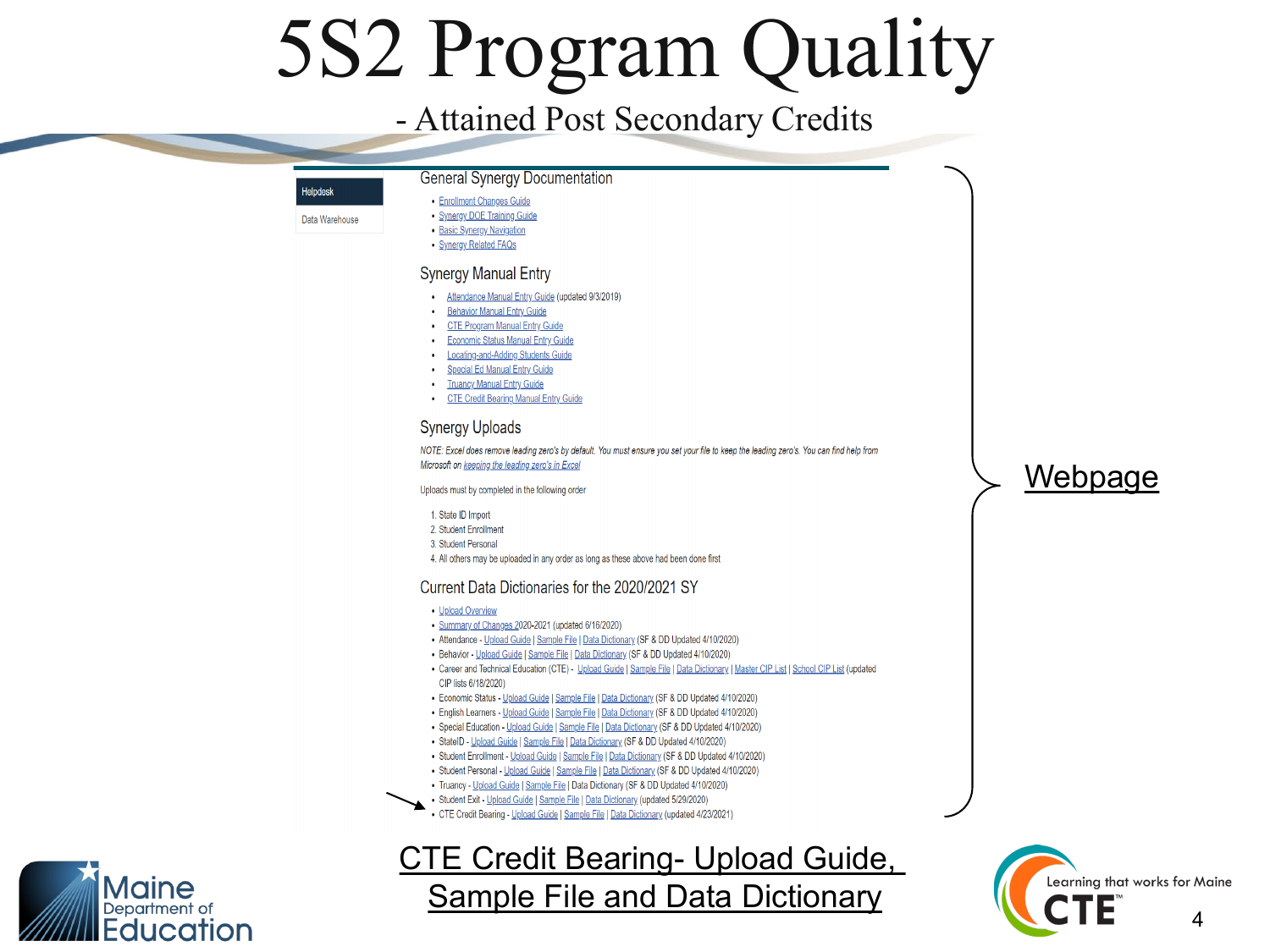# **Credit Types**



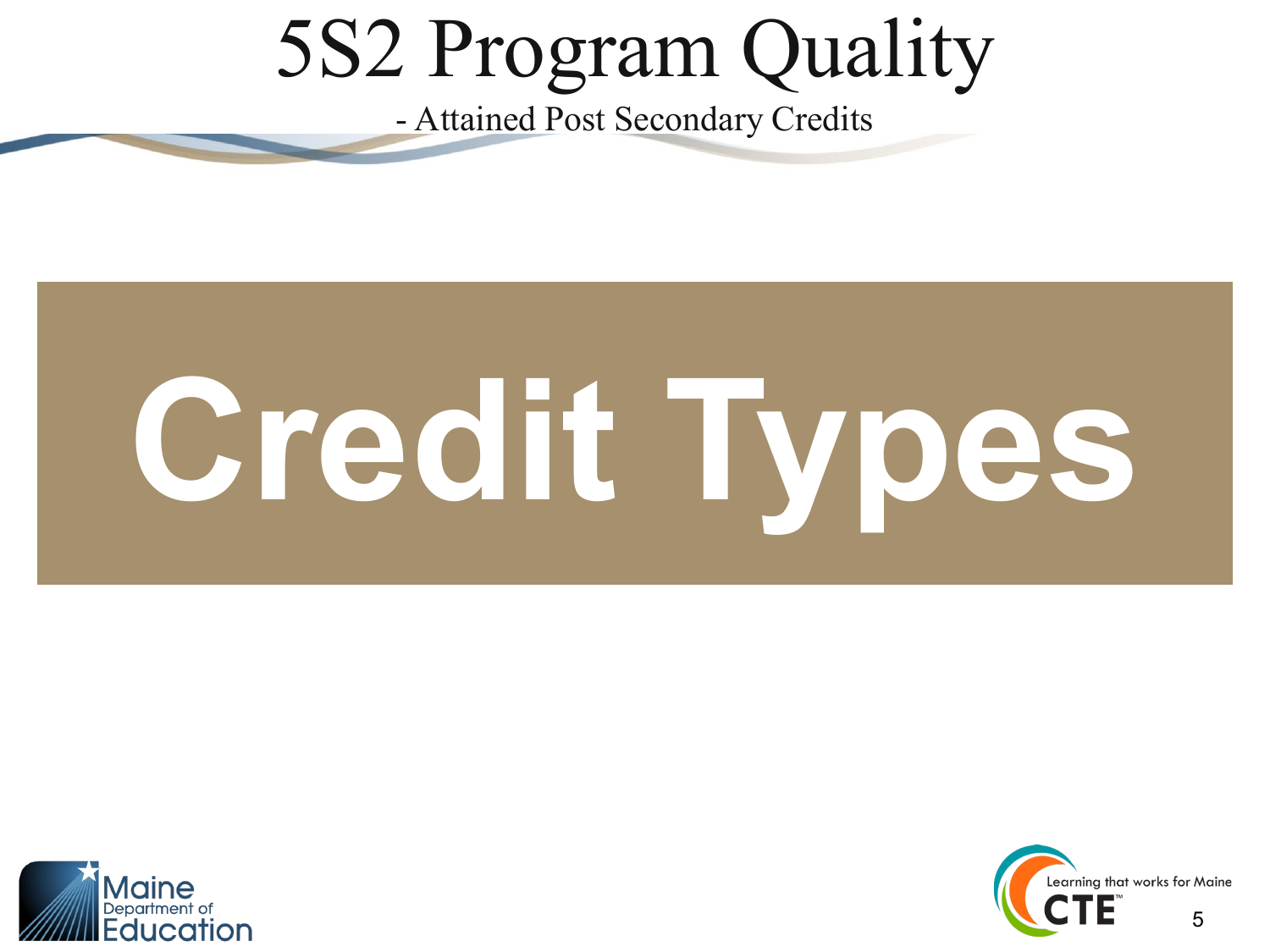| <b>Credit Types</b>                        |                                                                                                                                                           |                   |  |  |  |  |  |  |
|--------------------------------------------|-----------------------------------------------------------------------------------------------------------------------------------------------------------|-------------------|--|--|--|--|--|--|
| <b>Description</b>                         | <b>Definition</b>                                                                                                                                         | Code              |  |  |  |  |  |  |
| Advanced Placement (AP) to Carnegie Units. | Advanced Placement is specified as the<br>type of credits or units of value available<br>for the completion of a course in addition                       | AdvancedPlacement |  |  |  |  |  |  |
| <b>Dual Credit</b>                         | Dual Credit is specified as the type of<br>credits or units of value available for the<br>completion of a course in addition to<br><b>Carnegie Units.</b> | <b>DualCredit</b> |  |  |  |  |  |  |



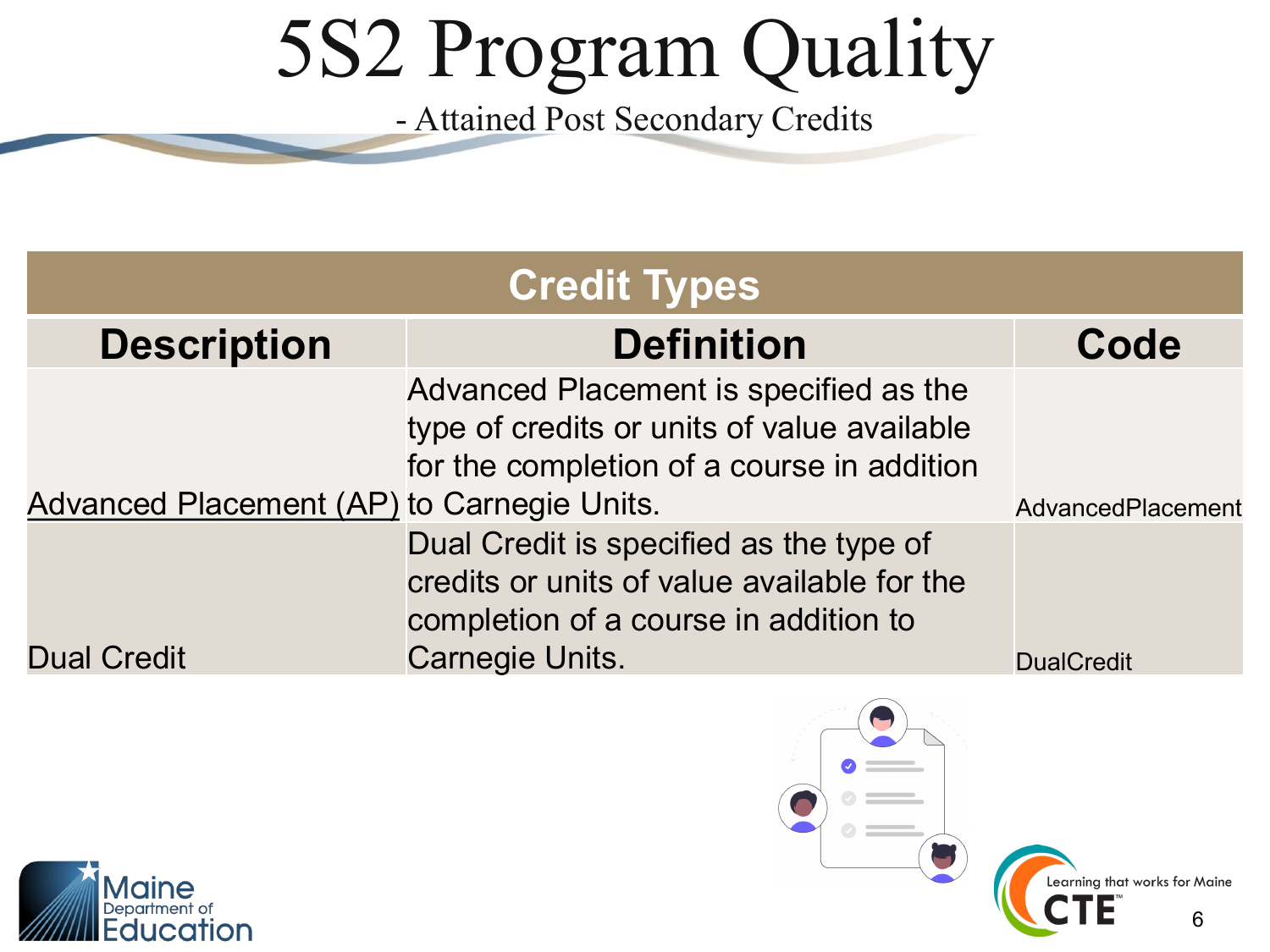#### **Credit Types**

| <b>Description</b>                                    | <b>Definition</b>                                                                                                                                                                                                                                                                                                                       | Code                  |
|-------------------------------------------------------|-----------------------------------------------------------------------------------------------------------------------------------------------------------------------------------------------------------------------------------------------------------------------------------------------------------------------------------------|-----------------------|
| <b>Enhanced Articulation</b>                          | Other is specified as the type of credits or units<br>of value available for the completion of a course<br>in addition to Carnegie Units. Maine defined<br>courses with MDOE Enhanced Articulation<br>agreements.<br><b>Current Enhanced Articulation CTECodes (CIP):</b><br>(46.0302): Electrician<br>(47.0604): Automobile/Automotive | <b>Other</b>          |
| <b>Simultaneous CTE and</b><br><b>Academic Credit</b> | <b>Simultaneous CTE and Academic Credit is</b><br>specified as the type of credits or units of value<br>available for the completion of a course in<br>addition to Carnegie Units.                                                                                                                                                      | <b>CTEAndAcademic</b> |





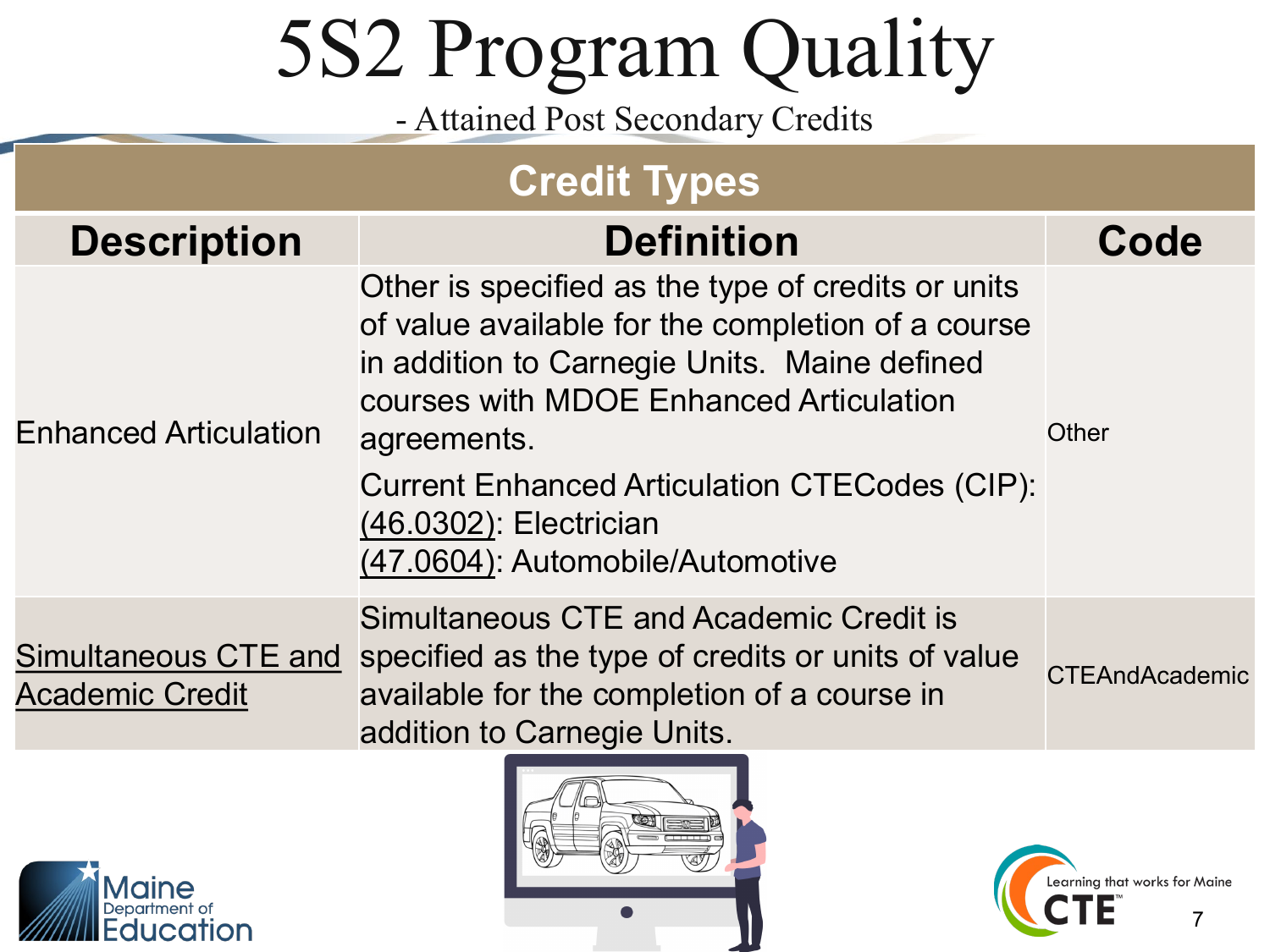# **Institutions**



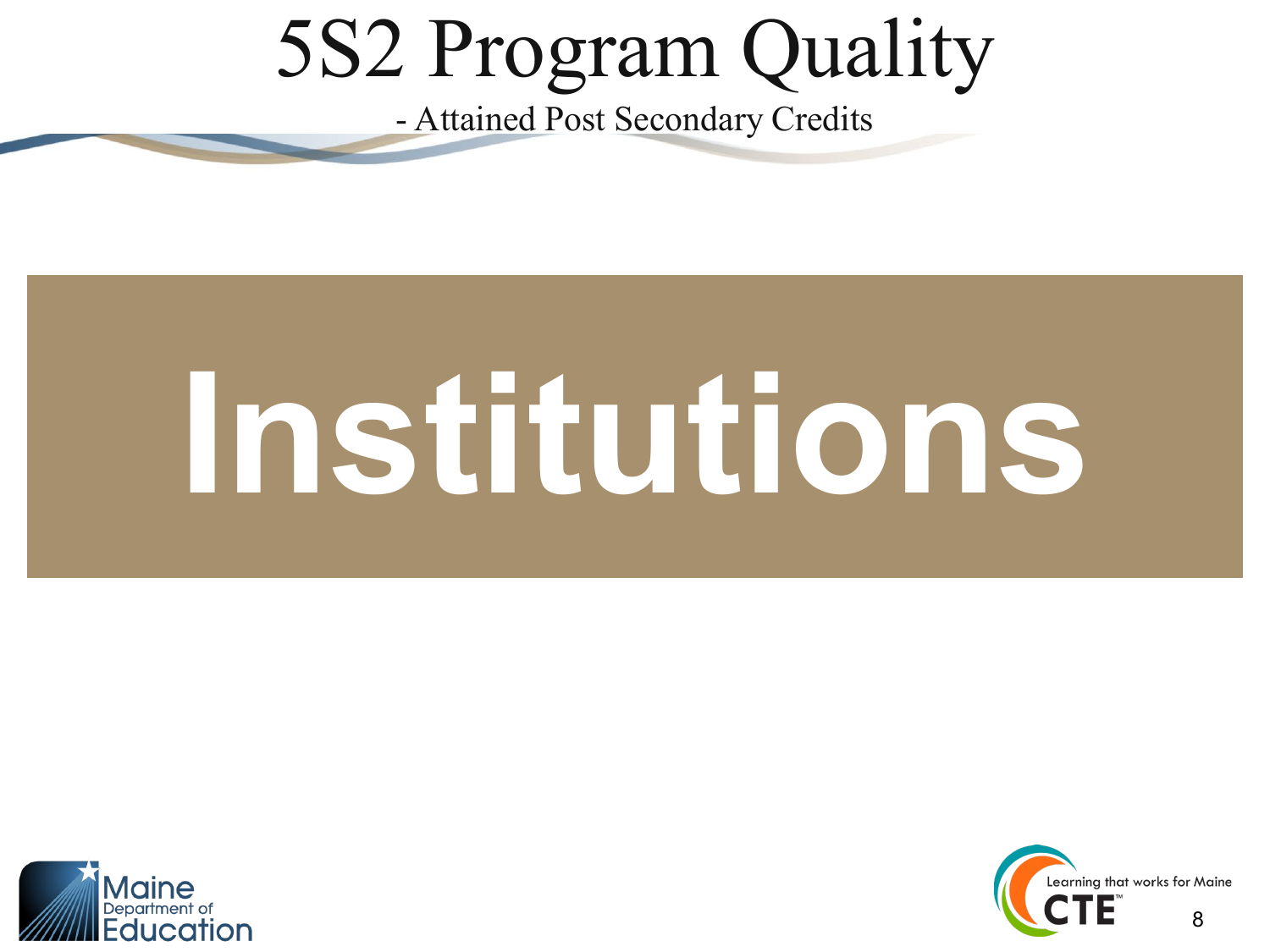| Last Updated: 8-13-2020<br><b>Description</b><br>Aveda Institute Maine-A Capilo School<br><b>Bates College - Lewiston</b><br><b>Beal College-Bangor</b><br><b>Bowdoin College-Brunswick</b><br><b>Capilo School of Hair Design</b><br><b>Central Maine Community College</b><br><b>Colby College-Waterville</b><br>College of the Atlantic-Bar Harbor<br><b>Cosmotech School of Cosmetology</b><br><b>Dube Enterprises Inc</b><br><b>Eastern Maine Community College</b><br>Johnson & Wales University-Charlotte<br>Johnson & Wales University-Denver<br>Kaplan University-Augusta<br><b>Kaplan University-Lewiston</b><br><b>Kaplan University-Online</b><br>Cont'd | <b>INSTITUTION CODES</b> |             |
|----------------------------------------------------------------------------------------------------------------------------------------------------------------------------------------------------------------------------------------------------------------------------------------------------------------------------------------------------------------------------------------------------------------------------------------------------------------------------------------------------------------------------------------------------------------------------------------------------------------------------------------------------------------------|--------------------------|-------------|
|                                                                                                                                                                                                                                                                                                                                                                                                                                                                                                                                                                                                                                                                      |                          |             |
|                                                                                                                                                                                                                                                                                                                                                                                                                                                                                                                                                                                                                                                                      |                          | <b>Code</b> |
|                                                                                                                                                                                                                                                                                                                                                                                                                                                                                                                                                                                                                                                                      |                          | 1948        |
|                                                                                                                                                                                                                                                                                                                                                                                                                                                                                                                                                                                                                                                                      |                          | 1832        |
|                                                                                                                                                                                                                                                                                                                                                                                                                                                                                                                                                                                                                                                                      |                          | 1865        |
|                                                                                                                                                                                                                                                                                                                                                                                                                                                                                                                                                                                                                                                                      |                          | 1866        |
|                                                                                                                                                                                                                                                                                                                                                                                                                                                                                                                                                                                                                                                                      |                          | 1949        |
|                                                                                                                                                                                                                                                                                                                                                                                                                                                                                                                                                                                                                                                                      |                          | 1887        |
|                                                                                                                                                                                                                                                                                                                                                                                                                                                                                                                                                                                                                                                                      |                          | 1867        |
|                                                                                                                                                                                                                                                                                                                                                                                                                                                                                                                                                                                                                                                                      |                          | 1868        |
|                                                                                                                                                                                                                                                                                                                                                                                                                                                                                                                                                                                                                                                                      |                          | 1946        |
|                                                                                                                                                                                                                                                                                                                                                                                                                                                                                                                                                                                                                                                                      |                          | 1947        |
|                                                                                                                                                                                                                                                                                                                                                                                                                                                                                                                                                                                                                                                                      |                          | 1889        |
|                                                                                                                                                                                                                                                                                                                                                                                                                                                                                                                                                                                                                                                                      |                          | 1874        |
|                                                                                                                                                                                                                                                                                                                                                                                                                                                                                                                                                                                                                                                                      |                          | 1876        |
|                                                                                                                                                                                                                                                                                                                                                                                                                                                                                                                                                                                                                                                                      |                          | 1878        |
|                                                                                                                                                                                                                                                                                                                                                                                                                                                                                                                                                                                                                                                                      |                          | 1879        |
|                                                                                                                                                                                                                                                                                                                                                                                                                                                                                                                                                                                                                                                                      |                          | 1877        |
|                                                                                                                                                                                                                                                                                                                                                                                                                                                                                                                                                                                                                                                                      |                          | Cont'd      |







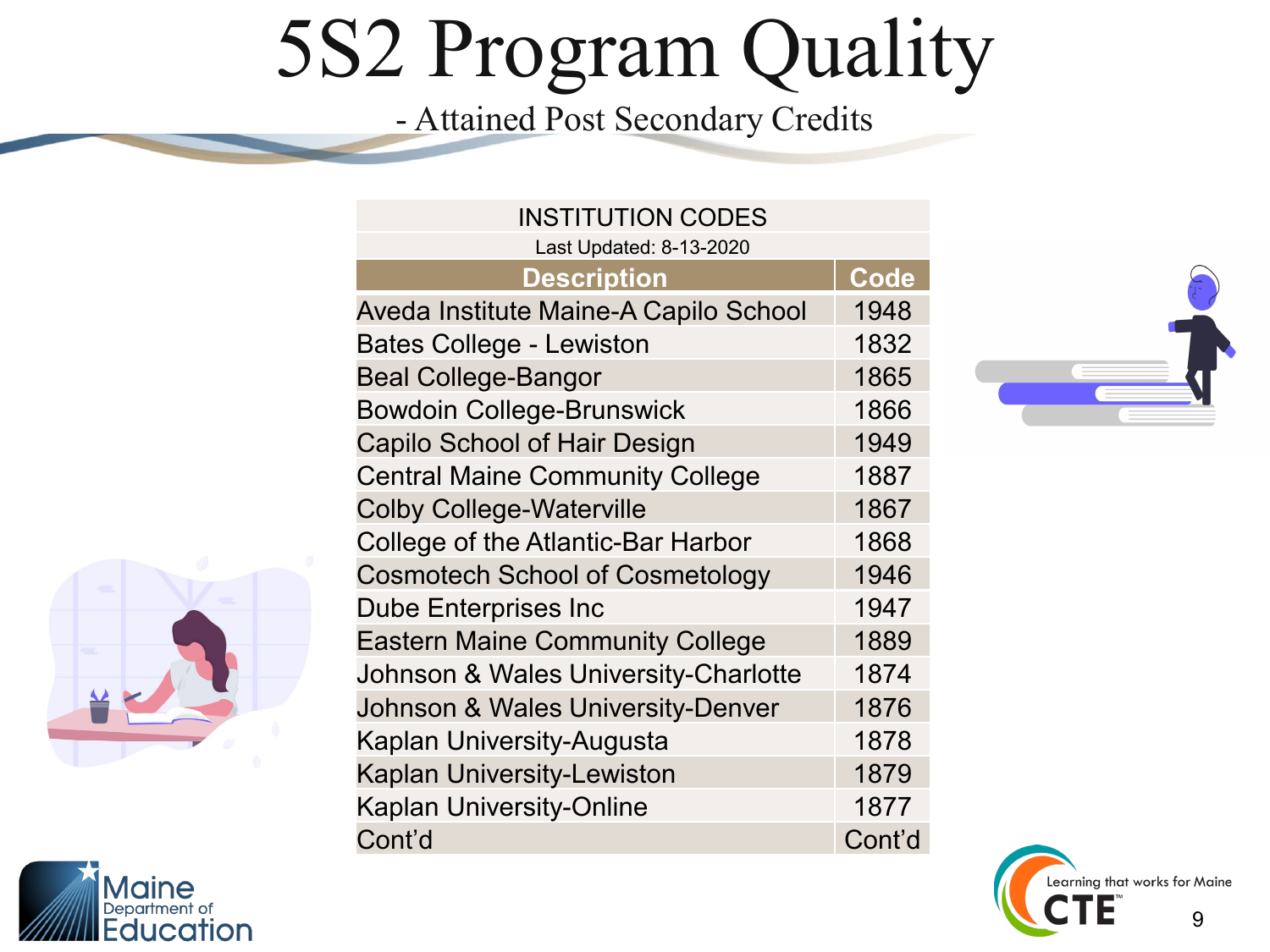# **General Guidelines**



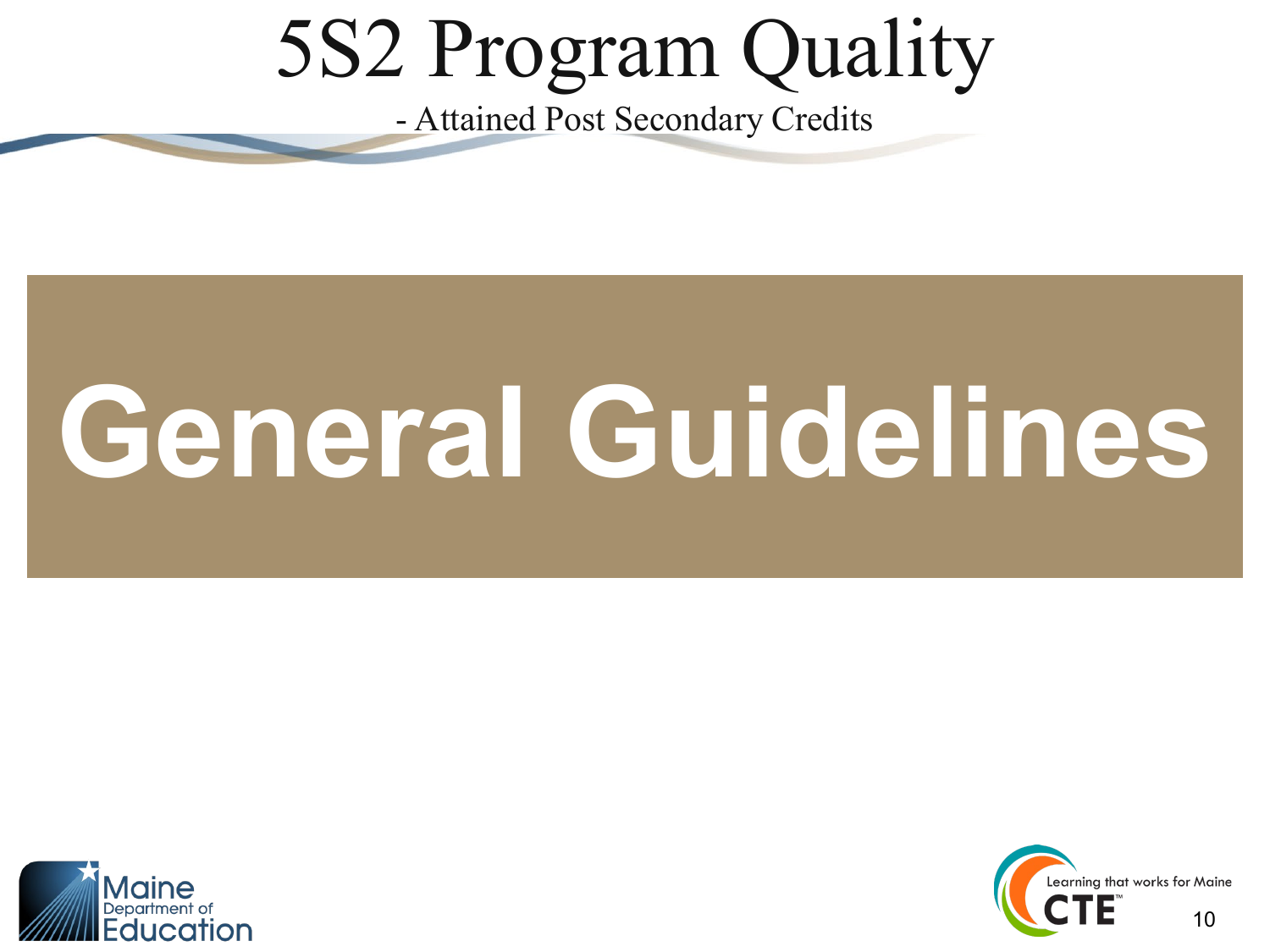#### General Guidelines

- Each course is to be reported only once per student, per row in the upload form
- Courses taken from the same institution cannot be grouped together and reported as a cumulative sum

|                |              |                               |        |                                    |           |             |          |      |                                                        | Excel |      |                               |  |
|----------------|--------------|-------------------------------|--------|------------------------------------|-----------|-------------|----------|------|--------------------------------------------------------|-------|------|-------------------------------|--|
|                | File         | Home                          | Insert | Developer                          |           | Page Layout | Formulas | Data | Review                                                 | View  | Help | Acrobat                       |  |
|                |              |                               |        |                                    |           |             |          |      |                                                        |       |      |                               |  |
|                |              |                               |        |                                    |           |             |          |      |                                                        |       |      |                               |  |
| F7             |              |                               | ÷.     | ÷                                  | $f_x$     |             |          |      |                                                        |       |      |                               |  |
|                |              |                               |        |                                    |           |             |          |      |                                                        |       |      |                               |  |
|                | $\mathbf{A}$ | B                             |        | $\mathsf{C}$                       | D         | E           | F        | G    | H                                                      |       |      |                               |  |
|                |              |                               |        | SAUID StateStudentID SchoolID Year |           |             |          |      | CTECode StartDate Institution Credit Type CreditAmount |       |      |                               |  |
| $\overline{2}$ | 28           | 100023355                     |        | 1234                               | 2020-2021 | 47.1998     | 20200901 | 1948 | <b>DualCredit</b>                                      | 5.5   |      |                               |  |
|                |              |                               |        |                                    |           |             |          |      |                                                        |       |      |                               |  |
|                |              | Maine<br><b>Department</b> of |        |                                    |           |             |          |      |                                                        |       |      | Learning that works for Maine |  |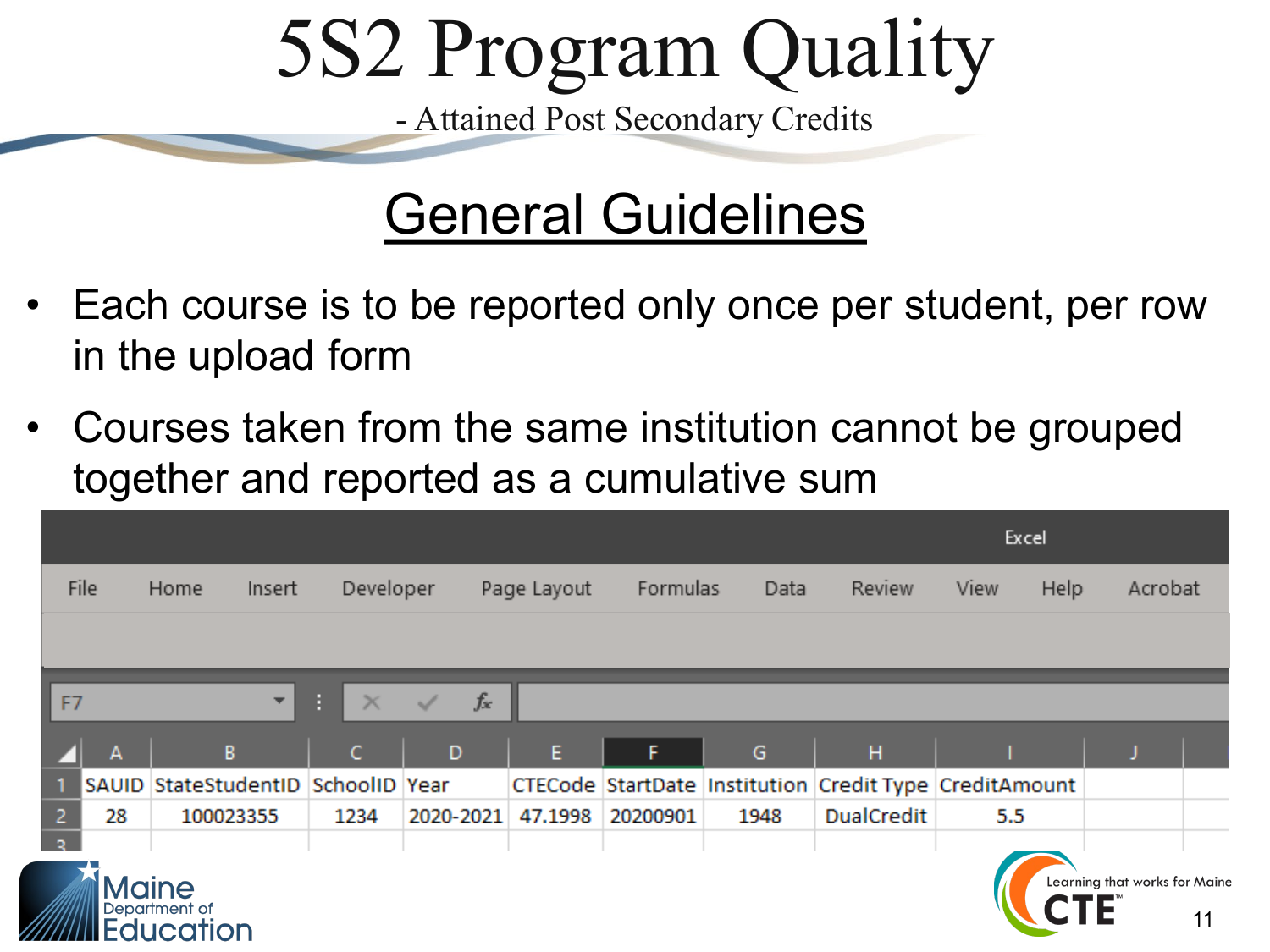#### General Guidelines cont'd

- All courses related to PL 318 enrolled students are to be reported using the "CTEAndAcademic" code (BridgeYear)
- The following CTECodes (CIP) are not to be reported for this data collection:

| 32.0107 90.1166 91.3372 91.3374 |  |
|---------------------------------|--|
| 97.3088 99.1000 99.3001 99.4000 |  |
| 99.6000 99.7000 99.8000 99.9991 |  |



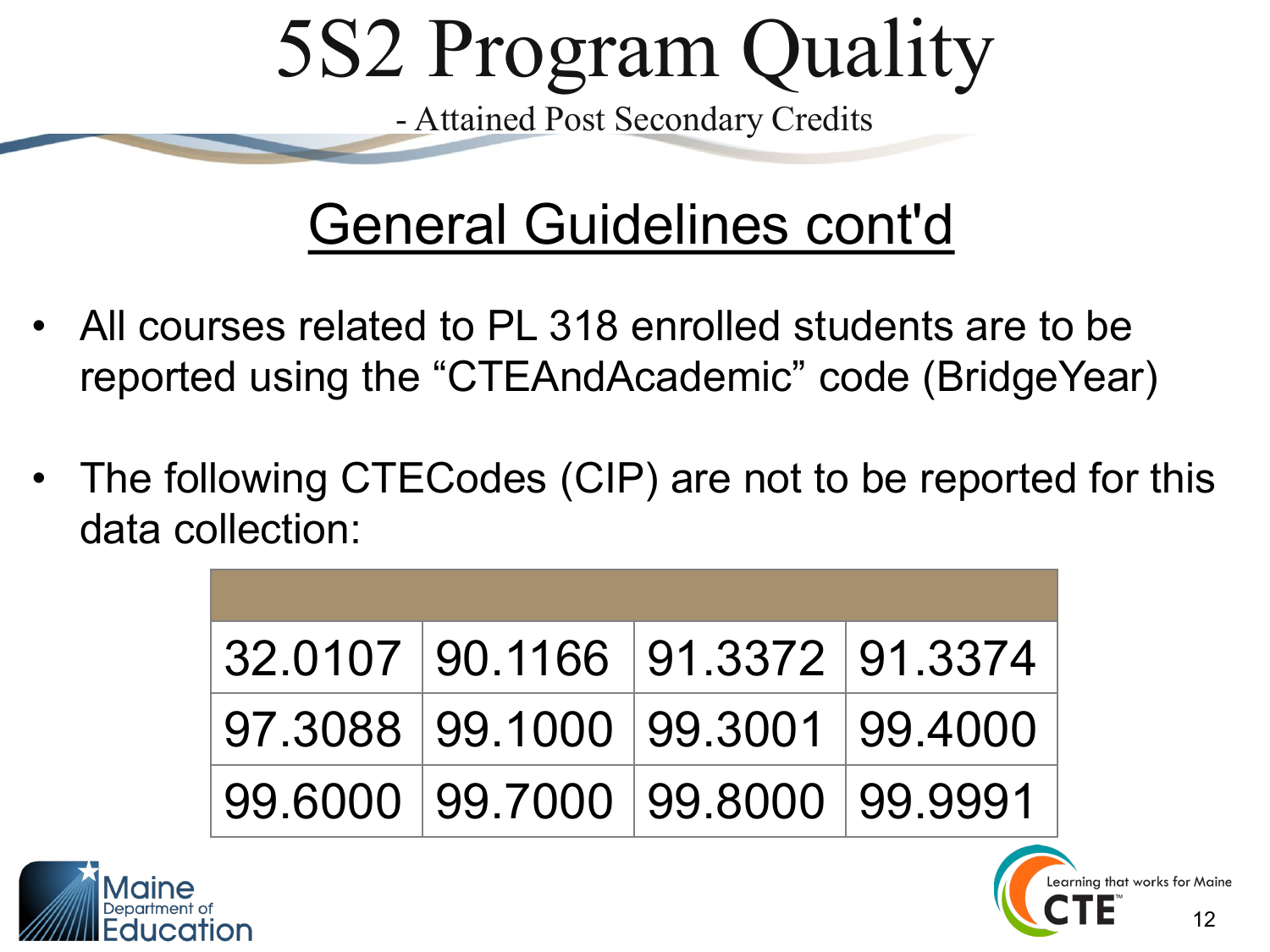#### General Guidelines cont'd

| AP Courses can be counted if they are    |                                            |  |  |  |  |  |  |
|------------------------------------------|--------------------------------------------|--|--|--|--|--|--|
| <b>Directly-Related</b>                  |                                            |  |  |  |  |  |  |
| <b>Directly-Related</b>                  | <b>NOT Directly-Related</b>                |  |  |  |  |  |  |
|                                          | The course material is educationally valid |  |  |  |  |  |  |
| AP course material can enhance the local | but offers little to no direct enhancement |  |  |  |  |  |  |
| CTE technical standards being taught     | to the local CTE technical standards being |  |  |  |  |  |  |
|                                          | taught                                     |  |  |  |  |  |  |
| Example:                                 | Example:                                   |  |  |  |  |  |  |
| (51.3902): Nursing Assistant             | (47.0603): Autobody                        |  |  |  |  |  |  |
| <b>AP Biology</b>                        | <b>AP Biology</b>                          |  |  |  |  |  |  |



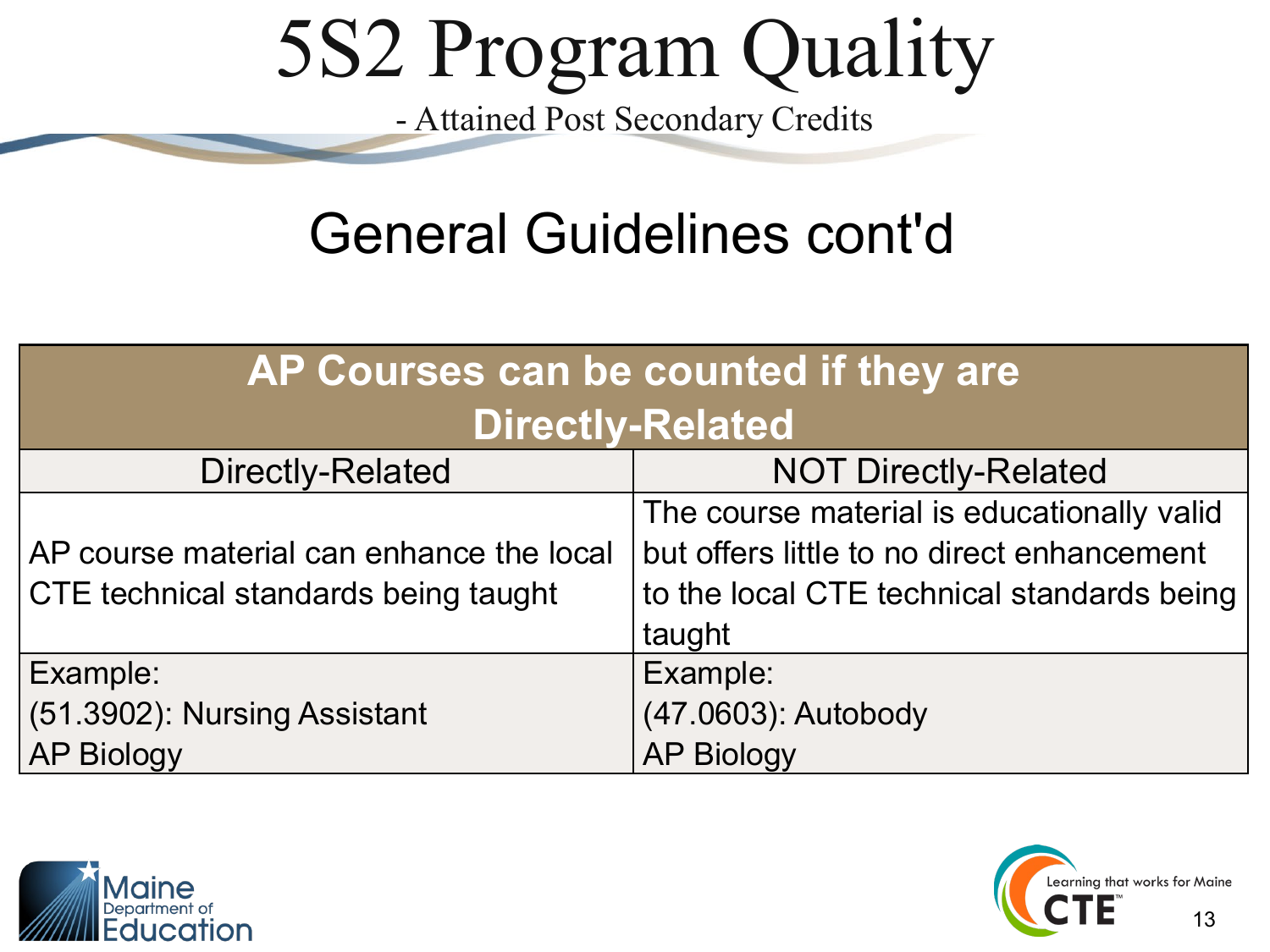#### **Sample Scenarios**



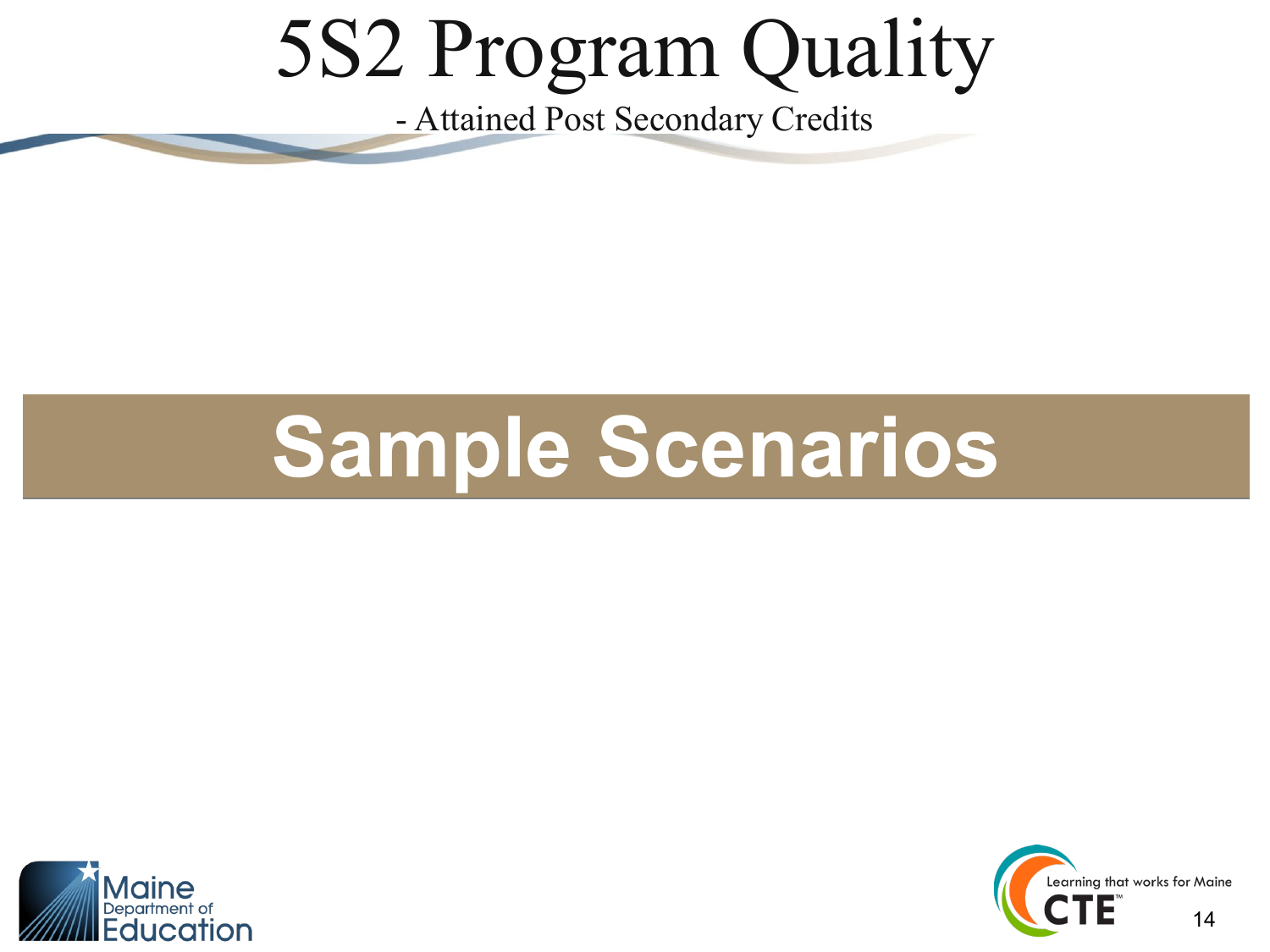|                                             | <b>Sample Scenarios</b>                  |          |           |                         |                                             |      |                   |                          |  |  |  |  |
|---------------------------------------------|------------------------------------------|----------|-----------|-------------------------|---------------------------------------------|------|-------------------|--------------------------|--|--|--|--|
| StudentID# 100100100                        |                                          |          |           |                         | Assign the CTECode to the course and submit |      |                   |                          |  |  |  |  |
| -enrolled into 1 CTECode (not listed above) |                                          |          |           | data in the upload form |                                             |      |                   |                          |  |  |  |  |
|                                             | -enrolled into 1 course Directly-Related |          |           |                         |                                             |      |                   |                          |  |  |  |  |
| <b>SAUID</b>                                | StateStudentID                           | SchoolID | Year      | <b>CTECode</b>          | StartDate   Institution                     |      |                   | Credit Type CreditAmount |  |  |  |  |
| 28                                          | 100100100                                | 1234     | 2020-2021 | 52.6718                 | 20200901                                    | 1948 | <b>DualCredit</b> | 4                        |  |  |  |  |
|                                             |                                          |          |           |                         |                                             |      |                   |                          |  |  |  |  |



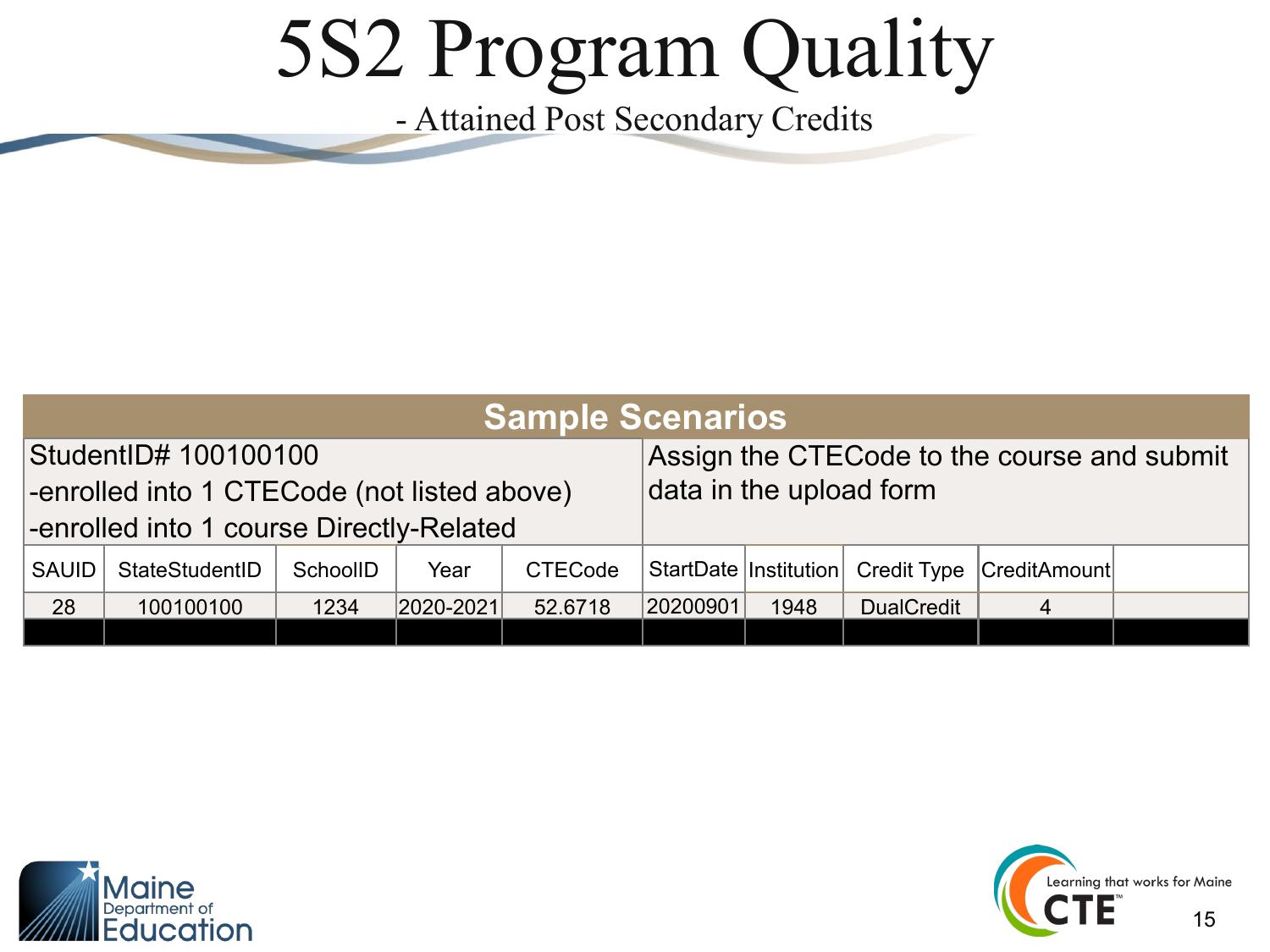|                                             | <b>Sample Scenarios</b> |          |           |                |          |                                              |                                         |                          |  |  |  |  |
|---------------------------------------------|-------------------------|----------|-----------|----------------|----------|----------------------------------------------|-----------------------------------------|--------------------------|--|--|--|--|
| StudentID# 100200100                        |                         |          |           |                |          | Assign the CTECode to each course and report |                                         |                          |  |  |  |  |
| -enrolled into 1 CTECode (not listed above) |                         |          |           |                |          |                                              | courses, one per row in the upload form |                          |  |  |  |  |
| -enrolled into 2 courses Directly-Related   |                         |          |           |                |          |                                              |                                         |                          |  |  |  |  |
| <b>SAUID</b>                                | StateStudentID          | SchoolID | Year      | <b>CTECode</b> |          | StartDate   Institution                      |                                         | Credit Type CreditAmount |  |  |  |  |
| 28                                          | 100200100               | 1234     | 2020-2021 | 52.6718        | 20200901 | 1948                                         | <b>DualCredit</b>                       | 4                        |  |  |  |  |
| 28                                          | 100200100               | 1234     | 2020-2021 | 52.6718        | 20200901 | 1948                                         | <b>DualCredit</b>                       | 2                        |  |  |  |  |
|                                             |                         |          |           |                |          |                                              |                                         |                          |  |  |  |  |



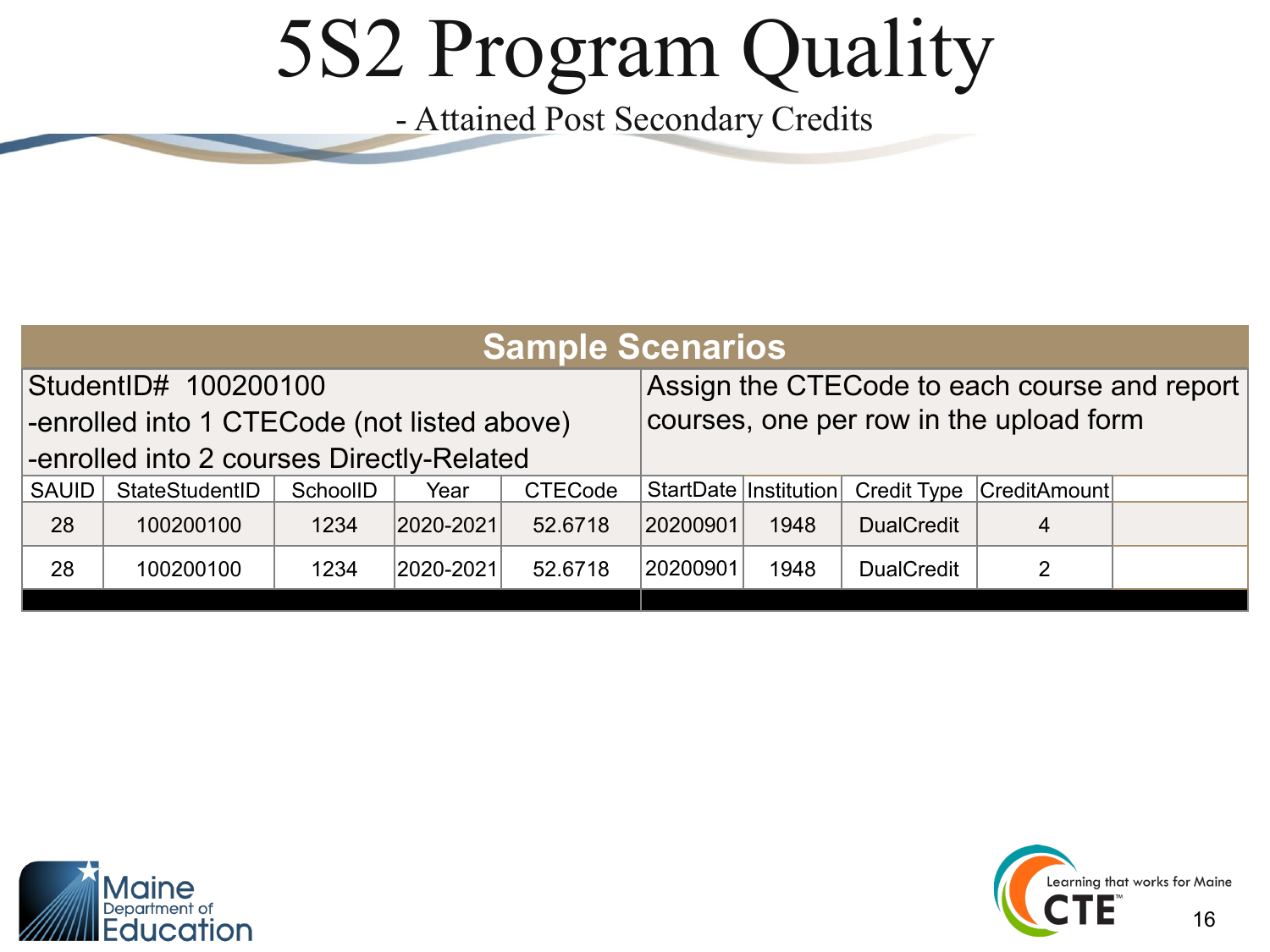| <b>Sample Scenarios</b>                         |                                    |  |  |  |  |  |  |  |
|-------------------------------------------------|------------------------------------|--|--|--|--|--|--|--|
| StudentID# 100100300                            | Should not be reported to MDOE-CTE |  |  |  |  |  |  |  |
| -enrolled into 1 CTECode (not listed above)     |                                    |  |  |  |  |  |  |  |
| -enrolled into 1 AP course NOT Directly-Related |                                    |  |  |  |  |  |  |  |
|                                                 |                                    |  |  |  |  |  |  |  |



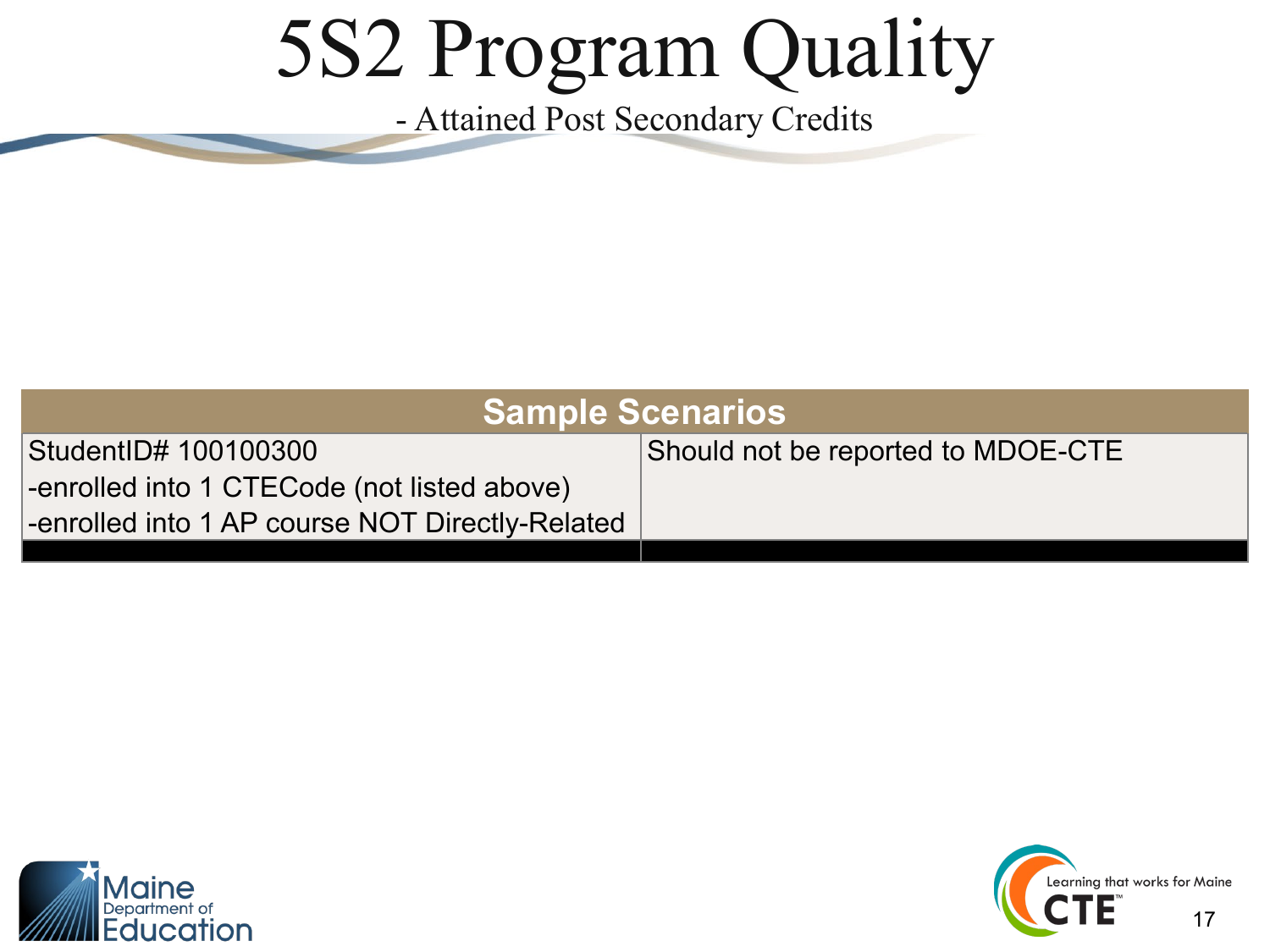| <b>Sample Scenarios</b>                      |                                    |  |  |  |  |  |  |
|----------------------------------------------|------------------------------------|--|--|--|--|--|--|
| StudentID# 100100400                         | Should not be reported to MDOE-CTE |  |  |  |  |  |  |
| -enrolled into 1 CTECode (listed above)      |                                    |  |  |  |  |  |  |
| -enrolled into 1 course NOT Directly-Related |                                    |  |  |  |  |  |  |
|                                              |                                    |  |  |  |  |  |  |



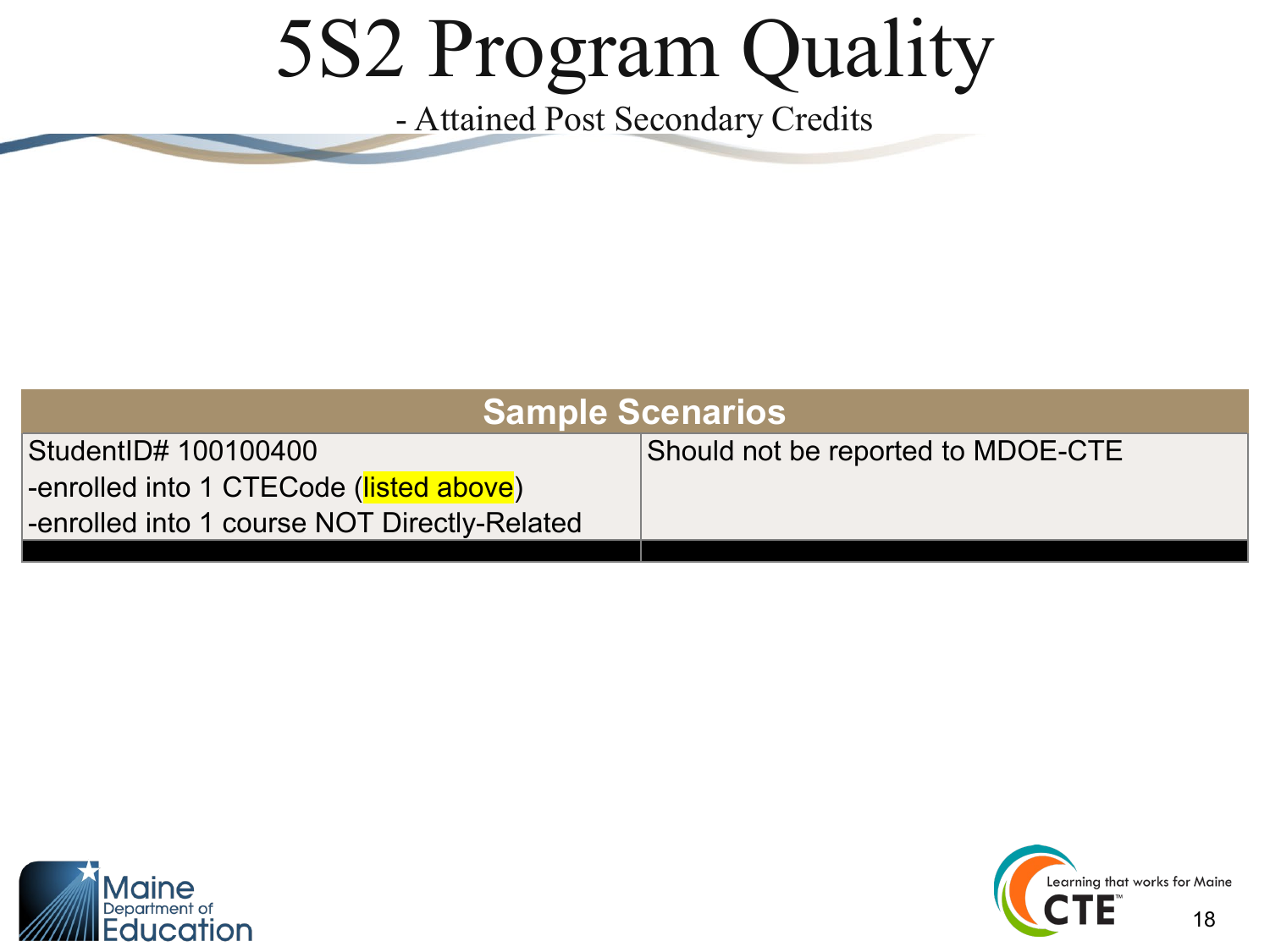|                                                                                                                                                   | <b>Sample Scenarios</b> |          |           |                |          |      |                                   |                                                                                     |  |  |  |  |
|---------------------------------------------------------------------------------------------------------------------------------------------------|-------------------------|----------|-----------|----------------|----------|------|-----------------------------------|-------------------------------------------------------------------------------------|--|--|--|--|
| StudentID# 200100200<br>-enrolled into 2 CTECodes (not listed above) --<br>(52.6718, 09.0101)<br>-enrolled into 1 course Directly-Related to both |                         |          |           |                |          |      |                                   | Assign the course to one of the CTECodes<br>since courses can only be reported once |  |  |  |  |
| programs                                                                                                                                          |                         |          |           |                |          |      |                                   |                                                                                     |  |  |  |  |
| <b>SAUID</b>                                                                                                                                      | StateStudentID          | SchoolID | Year      | <b>CTECode</b> |          |      | StartDate Institution Credit Type | CreditAmount                                                                        |  |  |  |  |
| 28                                                                                                                                                | 200100200               | 1234     | 2020-2021 | 09.0101        | 20200901 | 1948 | <b>AP</b>                         | $\overline{4}$                                                                      |  |  |  |  |
|                                                                                                                                                   |                         |          |           |                |          |      |                                   |                                                                                     |  |  |  |  |



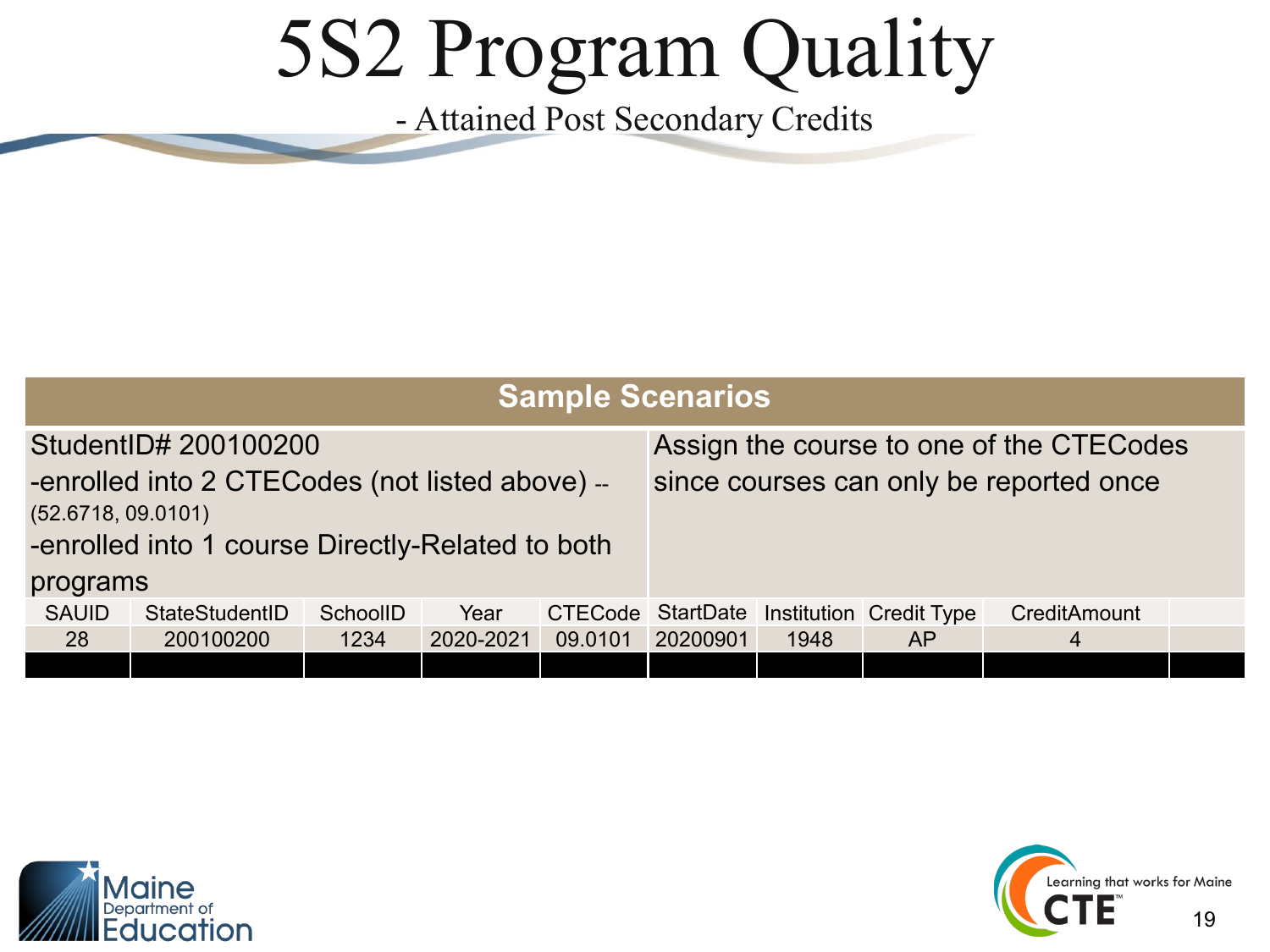|                    | <b>Sample Scenarios</b>                                                                                                      |          |           |                        |                  |                                                                                                    |                    |                     |  |  |  |  |  |
|--------------------|------------------------------------------------------------------------------------------------------------------------------|----------|-----------|------------------------|------------------|----------------------------------------------------------------------------------------------------|--------------------|---------------------|--|--|--|--|--|
| (52.6718, 09.0101) | StudentID# 200200200<br>-enrolled into 2 CTECodes (not listed above) --<br>-enrolled into 2 courses Directly-Related to both |          |           | Directly-Related<br>OR |                  | Assign one course to each CTECode if each are<br>Assign courses to one CTECode if Directly-Related |                    |                     |  |  |  |  |  |
| programs           |                                                                                                                              |          |           |                        |                  |                                                                                                    |                    |                     |  |  |  |  |  |
| <b>SAUID</b>       | StateStudentID                                                                                                               | SchoolID | Year      | <b>CTECode</b>         | <b>StartDate</b> | <b>Institution</b>                                                                                 | <b>Credit Type</b> | CreditAmount        |  |  |  |  |  |
| 28                 | 200200200                                                                                                                    | 1234     | 2020-2021 | 09.0101                | 20200901         | 1948                                                                                               | <b>DualCredit</b>  | 4                   |  |  |  |  |  |
| 28                 | 200200200                                                                                                                    | 1234     | 2020-2021 | 52,6718                | 20200901         | 1874                                                                                               | AP                 | 3                   |  |  |  |  |  |
|                    |                                                                                                                              |          |           | <b>OR</b>              |                  |                                                                                                    |                    |                     |  |  |  |  |  |
| <b>SAUID</b>       | StateStudentID                                                                                                               | SchoolID | Year      | <b>CTECode</b>         | <b>StartDate</b> | Institution                                                                                        | <b>Credit Type</b> | <b>CreditAmount</b> |  |  |  |  |  |
| 28                 | 200200200                                                                                                                    | 1234     | 2020-2021 | 52.6718                | 20200901         | 1948                                                                                               | <b>DualCredit</b>  | 4                   |  |  |  |  |  |
| 28                 | 200200200                                                                                                                    | 1234     | 2020-2021 | 52.6718                | 20200901         | 1874                                                                                               | <b>AP</b>          | 3                   |  |  |  |  |  |
|                    |                                                                                                                              |          |           | <b>OR</b>              |                  |                                                                                                    |                    |                     |  |  |  |  |  |
| <b>SAUID</b>       | StateStudentID                                                                                                               | SchoolID | Year      | <b>CTECode</b>         | <b>StartDate</b> | Institution                                                                                        | <b>Credit Type</b> | <b>CreditAmount</b> |  |  |  |  |  |
| 28                 | 200200200                                                                                                                    | 1234     | 2020-2021 | 09.0101                | 20200901         | 1948                                                                                               | <b>DualCredit</b>  | 4                   |  |  |  |  |  |
| 28                 | 200200200                                                                                                                    | 1234     | 2020-2021 | 09.0101                | 20200901         | 1874                                                                                               | AP                 | 3                   |  |  |  |  |  |



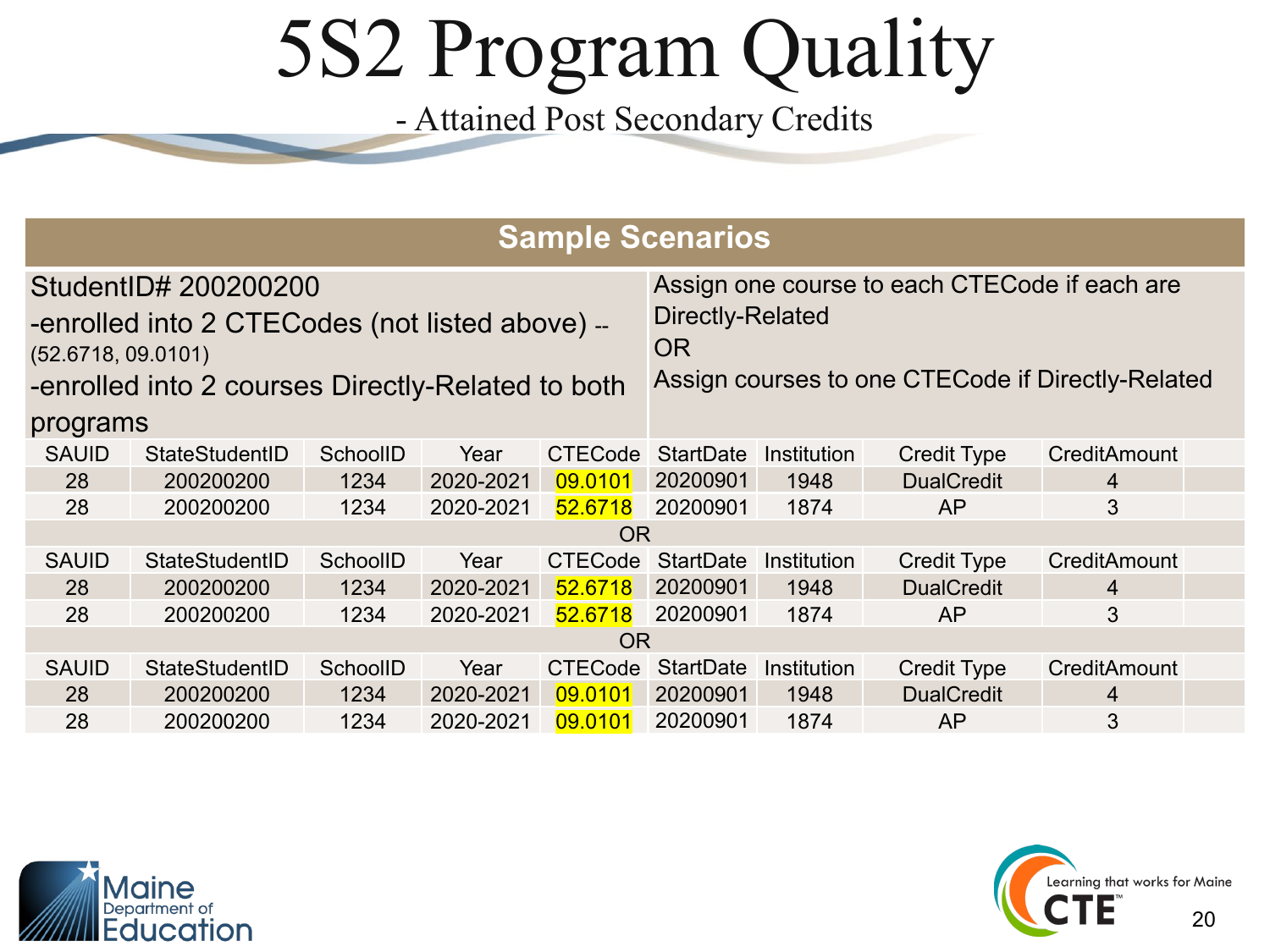| <b>Sample Scenarios</b>                            |                |          |           |                |          |                                          |                    |              |  |  |  |
|----------------------------------------------------|----------------|----------|-----------|----------------|----------|------------------------------------------|--------------------|--------------|--|--|--|
| StudentID# 100200300                               |                |          |           |                |          | Only the OSHA 30 course with the CTECode |                    |              |  |  |  |
| -is enrolled into 1 CTECode (not listed above)     |                |          |           |                |          | (47.0603) Autobody shall be reported     |                    |              |  |  |  |
| (47.0603): Autobody                                |                |          |           |                |          |                                          |                    |              |  |  |  |
| -is enrolled into 1 course Directly-Related        |                |          |           |                |          |                                          |                    |              |  |  |  |
| --(Example: OSHA 30)                               |                |          |           |                |          |                                          |                    |              |  |  |  |
| -is enrolled into 1 AP course NOT Directly-Related |                |          |           |                |          |                                          |                    |              |  |  |  |
| --(Example: AP Biology)                            |                |          |           |                |          |                                          |                    |              |  |  |  |
| <b>SAUID</b>                                       | StateStudentID | SchoolID | Year      | <b>CTECode</b> |          | StartDate Institution                    | <b>Credit Type</b> | CreditAmount |  |  |  |
| 28                                                 | 100200300      | 1234     | 2020-2021 | 47.0603        | 20200901 | 1920                                     | <b>DualCredit</b>  | 4            |  |  |  |
|                                                    |                |          |           |                |          |                                          |                    |              |  |  |  |



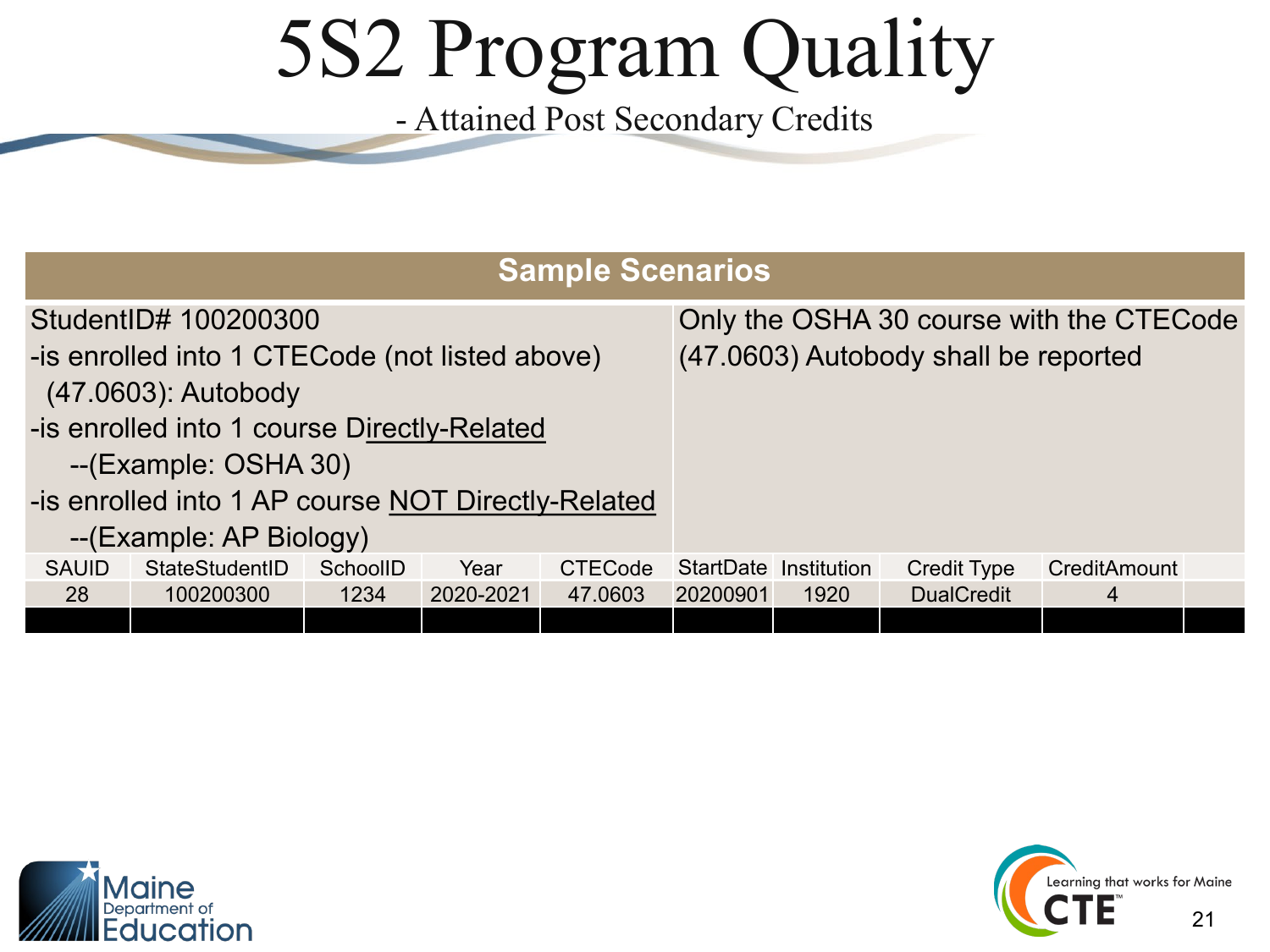#### **Sample#1 of all Scenarios into an Upload Form**

| <b>SAUID</b> | StateStudentID | SchoolID | Year      | <b>CTECode</b> | <b>StartDate</b> | Institution | <b>Credit Type</b> | <b>CreditAmount</b>     |  |
|--------------|----------------|----------|-----------|----------------|------------------|-------------|--------------------|-------------------------|--|
| 28           | 100200300      | 1234     | 2020-2021 | 47.0603        | 20200901         | 1920        | <b>DualCredit</b>  | 4                       |  |
| 28           | 100100100      | 1234     | 2020-2021 | 52.6718        | 20200901         | 1948        | <b>DualCredit</b>  | $\overline{4}$          |  |
| 28           | 100200100      | 1234     | 2020-2021 | 52.6718        | 20200901         | 1948        | <b>DualCredit</b>  | $\overline{4}$          |  |
| 28           | 100200100      | 1234     | 2020-2021 | 52.6718        | 20200901         | 1948        | <b>DualCredit</b>  | $\overline{2}$          |  |
| 28           | 200100200      | 1234     | 2020-2021 | 09.0101        | 20200901         | 1948        | AP                 | 4                       |  |
| 28           | 200200200      | 1234     | 2020-2021 | 52.6718        | 20200901         | 1948        | <b>DualCredit</b>  | $\overline{\mathbf{4}}$ |  |
| 28           | 200200200      | 1234     | 2020-2021 | 52.6718        | 20200901         | 1874        | <b>AP</b>          | 3                       |  |
| 28           | 100200300      | 1234     | 2020-2021 | 47.0603        | 20200901         | 1920        | <b>DualCredit</b>  | $\overline{4}$          |  |

OR

#### **Sample#2 of all Scenarios into an Upload Form**

| <b>SAUID</b> | StateStudentID | SchoolID | Year      | <b>CTECode</b> | <b>StartDate</b> | <b>Institution</b> | <b>Credit Type</b> | <b>CreditAmount</b> |  |
|--------------|----------------|----------|-----------|----------------|------------------|--------------------|--------------------|---------------------|--|
| 28           | 100200300      | 1234     | 2020-2021 | 47.0603        | 20200901         | 1920               | <b>DualCredit</b>  | $\overline{4}$      |  |
| 28           | 100100100      | 1234     | 2020-2021 | 52.6718        | 20200901         | 1948               | <b>DualCredit</b>  | $\overline{4}$      |  |
| 28           | 100200100      | 1234     | 2020-2021 | 52.6718        | 20200901         | 1948               | <b>DualCredit</b>  | $\overline{4}$      |  |
| 28           | 100200100      | 1234     | 2020-2021 | 52.6718        | 20200901         | 1948               | <b>DualCredit</b>  | $\overline{2}$      |  |
| 28           | 200100200      | 1234     | 2020-2021 | 09.0101        | 20200901         | 1948               | AP                 | 4                   |  |
| 28           | 200200200      | 1234     | 2020-2021 | 09.0101        | 20200901         | 1948               | <b>DualCredit</b>  | 4                   |  |
| 28           | 200200200      | 1234     | 2020-2021 | 52.6718        | 20200901         | 1874               | <b>AP</b>          | 3                   |  |
| 28           | 100200300      | 1234     | 2020-2021 | 47.0603        | 20200901         | 1920               | <b>DualCredit</b>  | $\overline{4}$      |  |



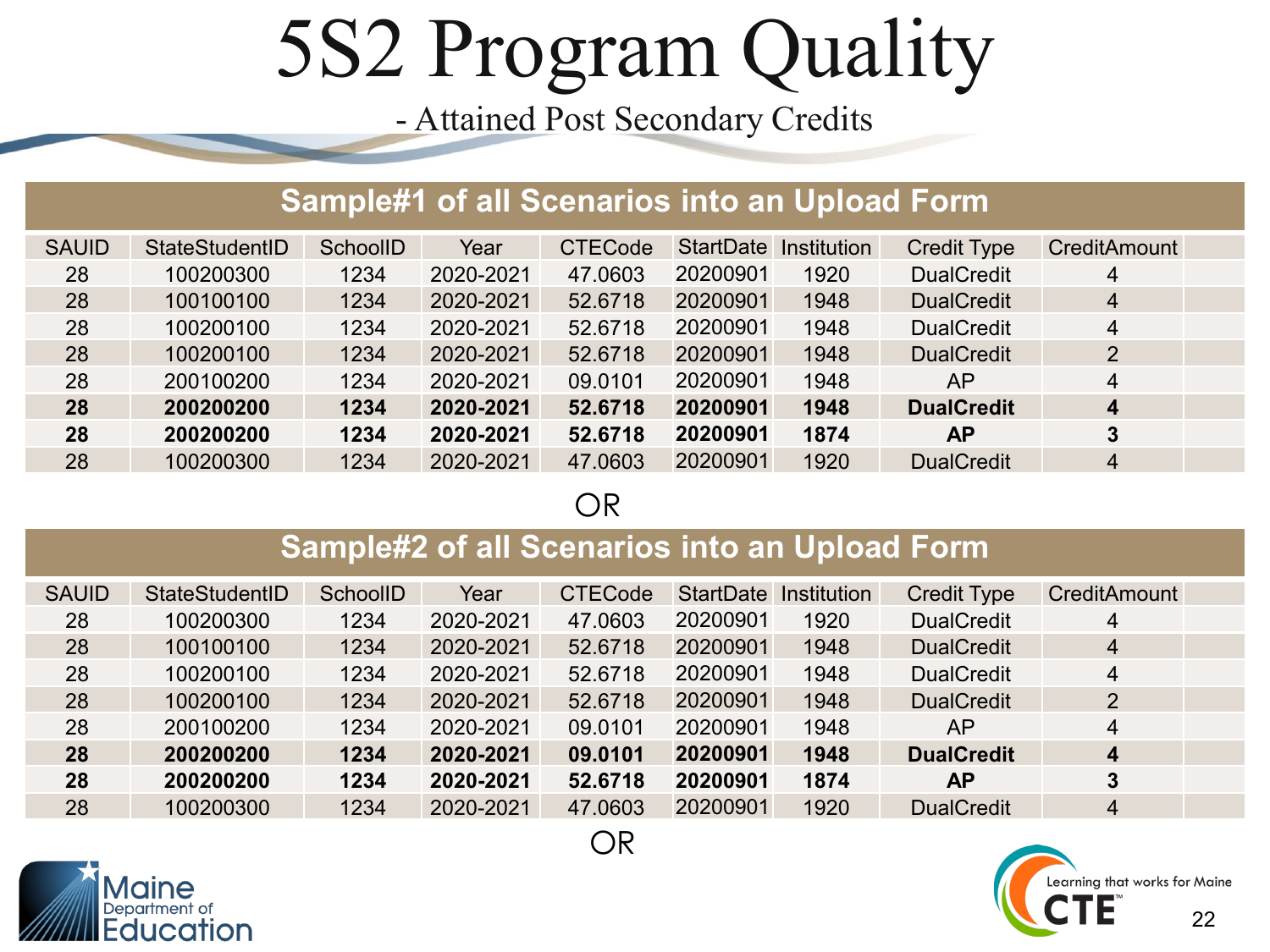#### **Sample#3 of all Scenarios into an Upload Form**

| <b>SAUID</b> | StateStudentID | SchoolID | Year      | <b>CTECode</b> | <b>StartDate</b> | Institution | <b>Credit Type</b> | <b>CreditAmount</b> |  |
|--------------|----------------|----------|-----------|----------------|------------------|-------------|--------------------|---------------------|--|
| 28           | 100200300      | 1234     | 2020-2021 | 47.0603        | 20200901         | 1920        | <b>DualCredit</b>  | $\overline{4}$      |  |
| 28           | 100100100      | 1234     | 2020-2021 | 52.6718        | 20200901         | 1948        | <b>DualCredit</b>  | $\overline{4}$      |  |
| 28           | 100200100      | 1234     | 2020-2021 | 52.6718        | 20200901         | 1948        | <b>DualCredit</b>  | 4                   |  |
| 28           | 100200100      | 1234     | 2020-2021 | 52.6718        | 20200901         | 1948        | <b>DualCredit</b>  | $\overline{2}$      |  |
| 28           | 200100200      | 1234     | 2020-2021 | 09.0101        | 20200901         | 1948        | AP                 | $\overline{4}$      |  |
| 28           | 200200200      | 1234     | 2020-2021 | 09.0101        | 20200901         | 1948        | <b>DualCredit</b>  | $\boldsymbol{4}$    |  |
| 28           | 200200200      | 1234     | 2020-2021 | 09.0101        | 20200901         | 1874        | <b>AP</b>          | $\overline{3}$      |  |
| 28           | 100200300      | 1234     | 2020-2021 | 47.0603        | 20200901         | 1920        | <b>DualCredit</b>  | $\overline{4}$      |  |



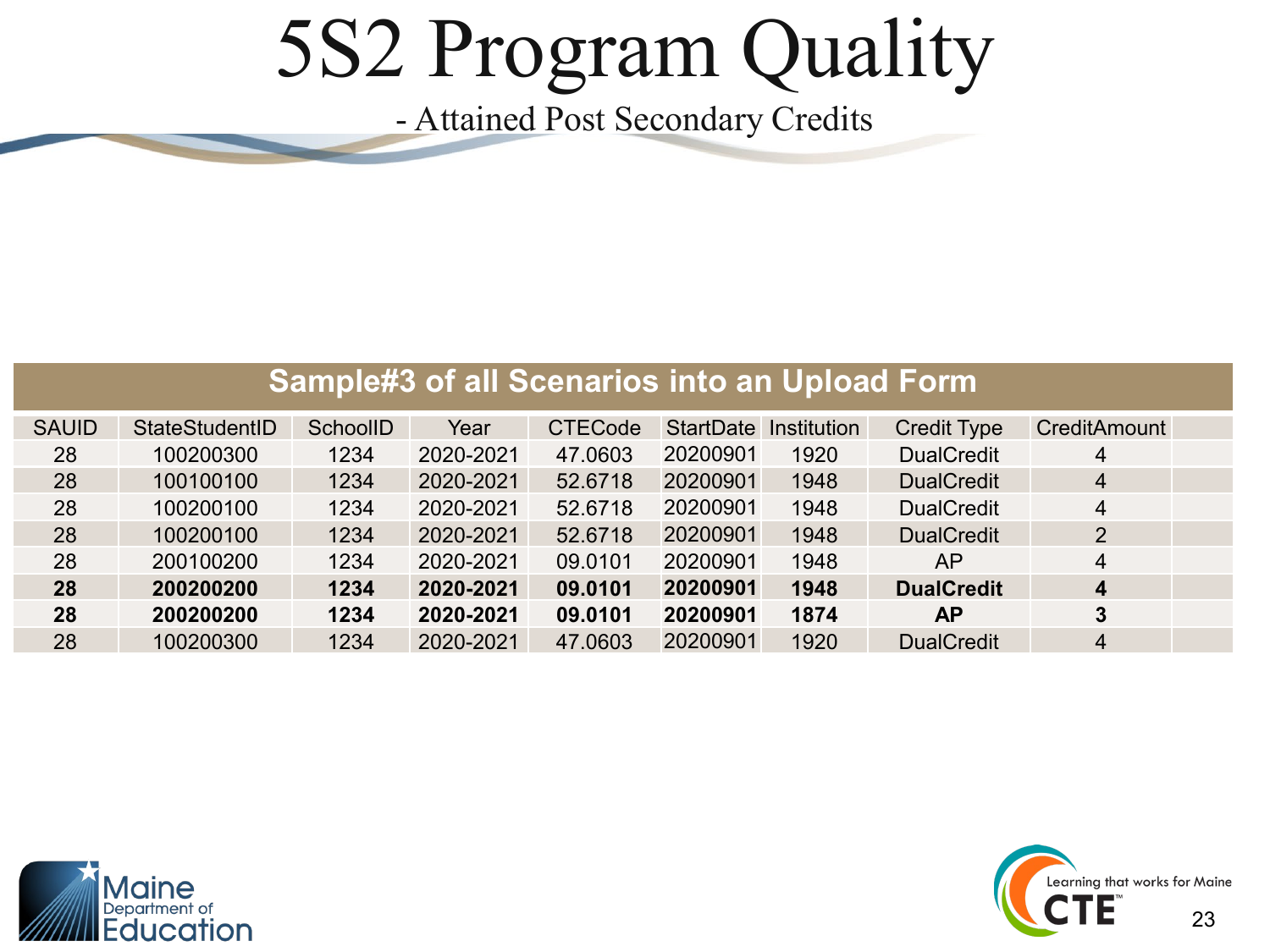#### Questions?

Need assistance?

Contact Shawn Lagasse Shawn.Lagasse@maine.gov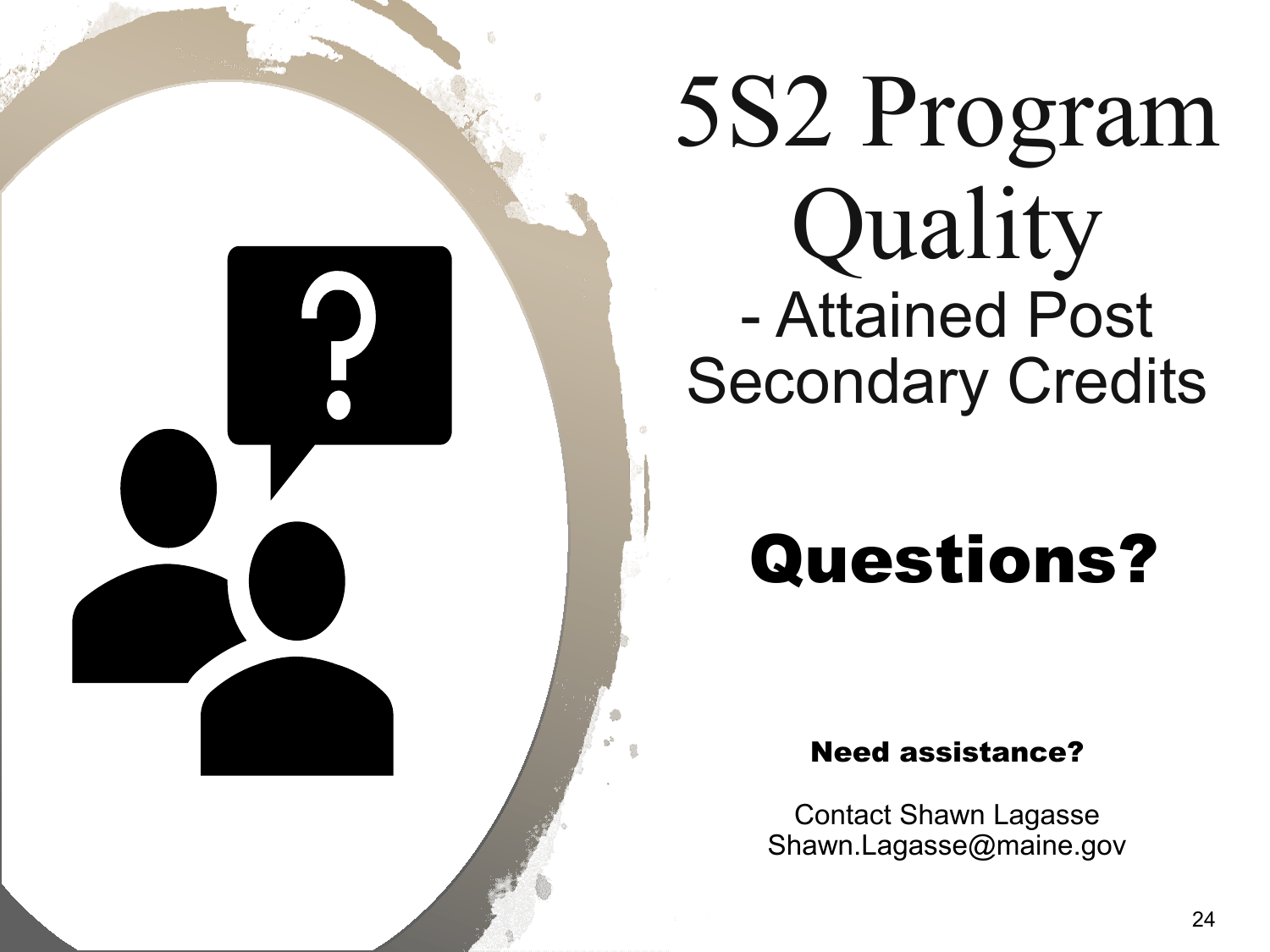Helpdesk's End of Year State Reporting Checklist Webinar

Date: June 11<sup>th</sup> Time: 10am-12pm

**<https://attendee.gotowebinar.com/register/5980102321872568078>**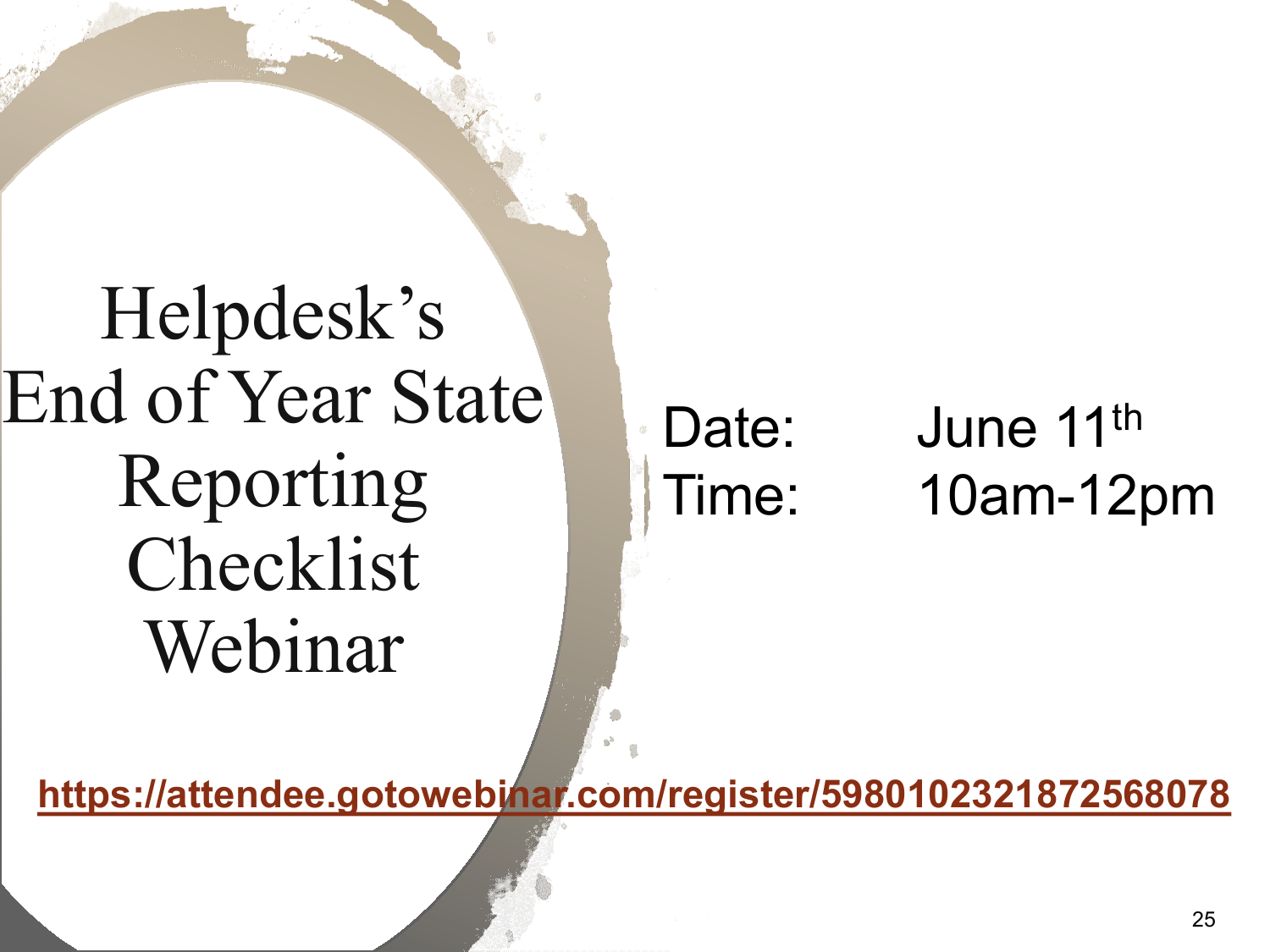#### Direct Links:

**<https://www.maine.gov/doe/data-reporting/collection/helpdesk>**

**https://www.maine.gov/doe/data- [reporting/collection/helpdesk/resources/synergy\\_instructions](https://www.maine.gov/doe/data-reporting/collection/helpdesk/resources/synergy_instructions)**

**[https://www.maine.gov/doe/sites/maine.gov.doe/files/inline-](https://www.maine.gov/doe/sites/maine.gov.doe/files/inline-files/CTECreditBEaringUploadGuide.docx) files/CTECreditBEaringUploadGuide.docx**

**[https://www.maine.gov/doe/sites/maine.gov.doe/files/inline-](https://www.maine.gov/doe/sites/maine.gov.doe/files/inline-files/CTECreditBearingSampleFileUpdatedMar312021.csv) files/CTECreditBearingSampleFileUpdatedMar312021.csv**

**[https://www.maine.gov/doe/sites/maine.gov.doe/files/inline-](https://www.maine.gov/doe/sites/maine.gov.doe/files/inline-files/CTECreditBearing_Updated_Oct92020.xlsx) files/CTECreditBearing\_Updated\_Oct92020.xlsx**



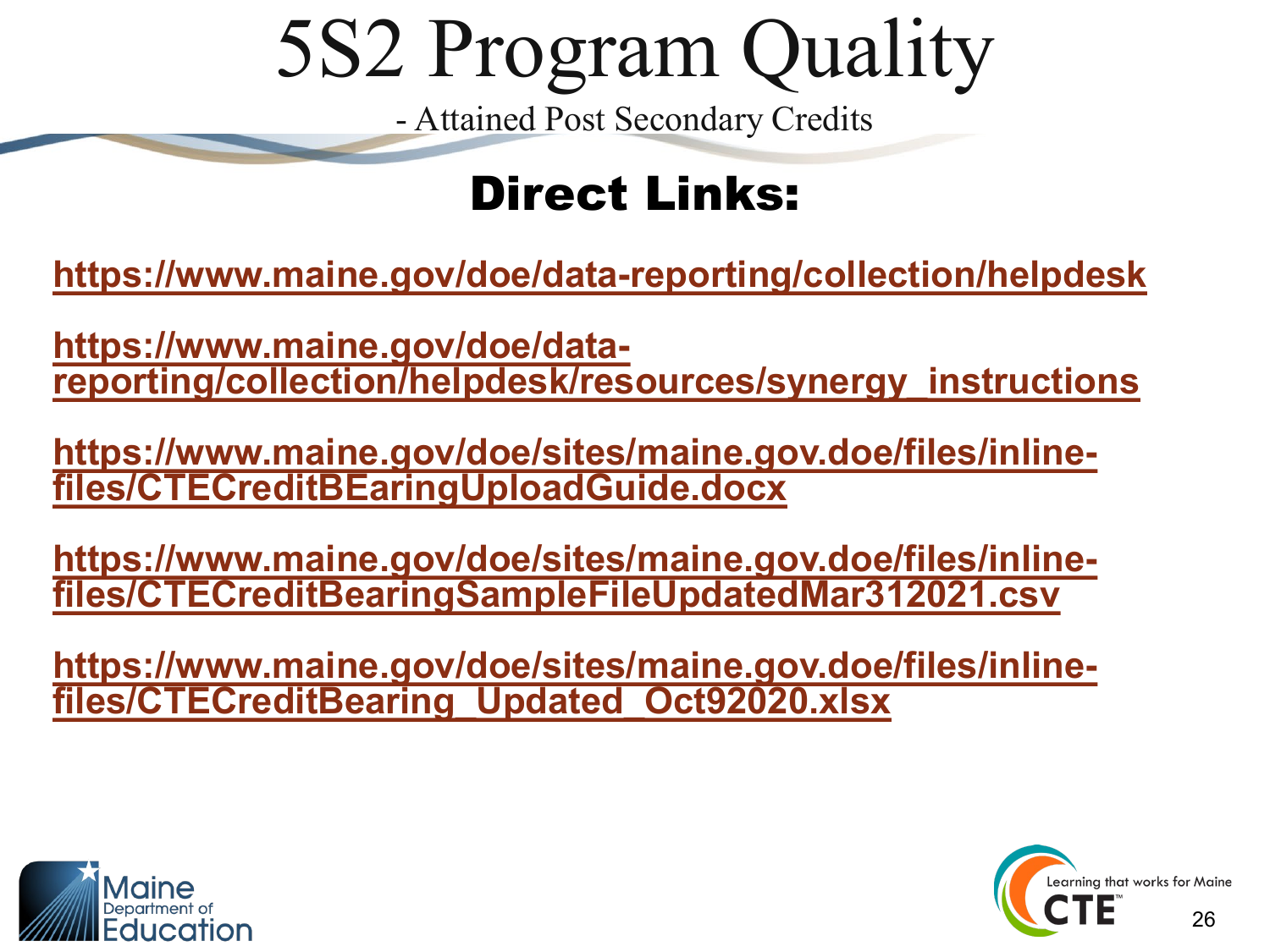#### **Questions / Answers**

- Q: Do homeschooled student qualify for this collection?
- A: Yes, all students enrolled into an approved CTE program qualify if the program is not one of the following: 32.0107, 90.1166, 91.3372, 91.3374, 97.3088, 99.1000, 99.3001, 99.4000, 99.6000, 99.7000, 99.8000, 99.9991.
- Q: Which students should be included in this collection?
- $A:$  All students who enrolled into a directly-related course during the reporting school year with a partnering institution.
- Q: What if an institution is not listed?
- A: Contact Shawn Lagasse (Shawn.Lagasse@Maine.gov)
- Q: Do we report only on the students who received credit this year, or do we report on seniors if they received credit last year also? received credit last year also?
- A: All students who enrolled into a directly-related course during the reporting school year with a partnering institution.



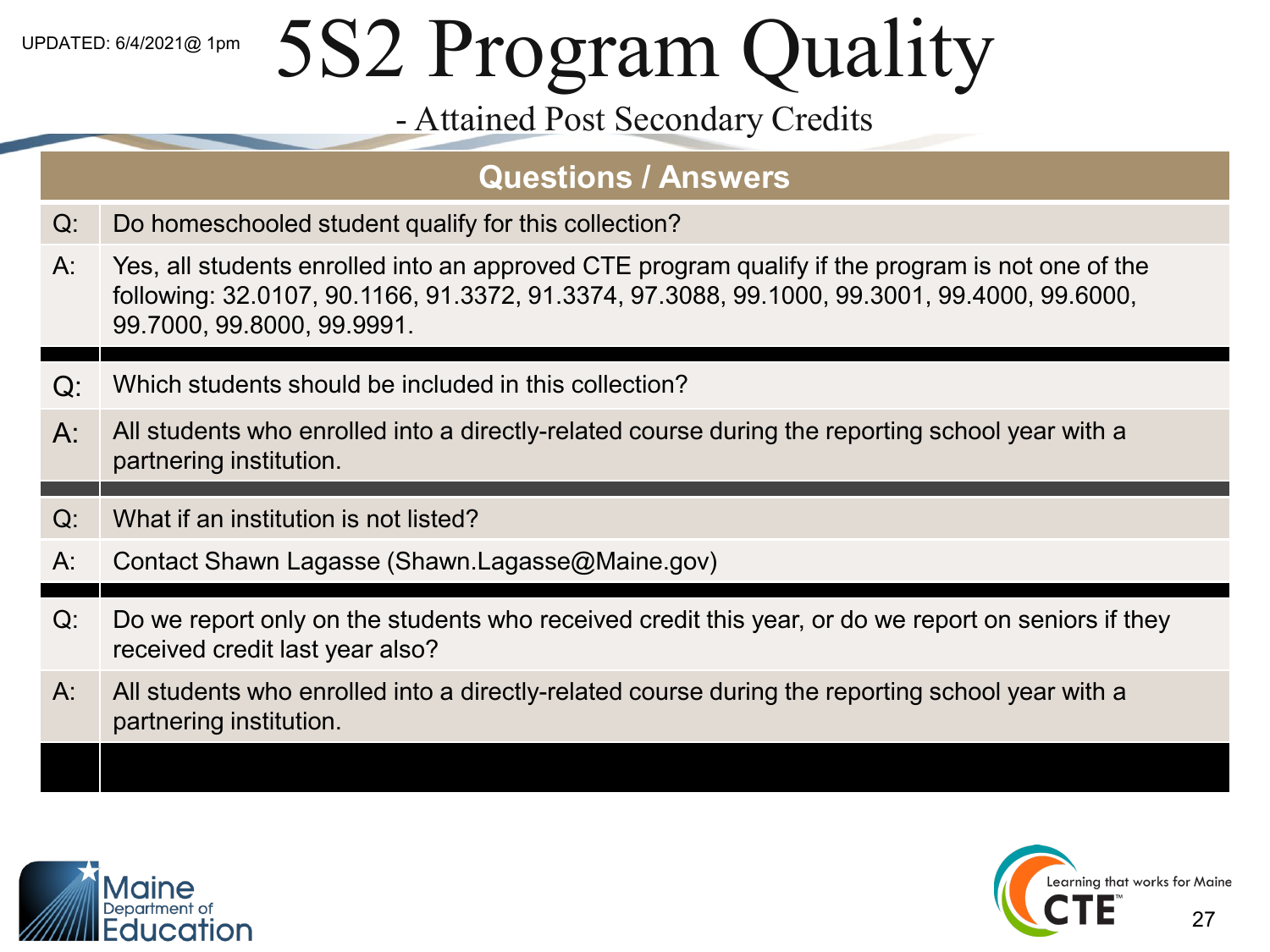#### **Questions / Answers cont'd**

- Q: (Part#1) With the enhanced articulation, I assume ALL students enrolled in Automotive Technology and Electricity get reported? (Part#2) And, do report them for additional concurrent enrollments as well?
- A: (Part#1) This for this year, yes report all students who have the opportunity through these enhanced articulations. (Part#2) Yes, report students who have additional course enrollments beyond the enhanced articulations if they exist.
- Q: Why do CTE report AP courses?

Department of **Education** 

- A: AP courses which are directly-related may have an impact on CTE students in their programs. It demonstrates a CTE and high school connection, allows for the CTE student efforts to be counted as part of 5S2 and reflects student's credit hour accomplishments in their educational career. In an older version of this collection, CTE's expressed an interest in counting students completing AP courses so the ability to be recognized for those courses would be incorporated into their measurement. This option is now available for schools who want this to be documented.
- Q: There has got to be a way to soften this message/requirement, so school staff, trying to finish out a school year (in a pandemic), can muster out in this month of June.
- A: It was shared during the training that all data for this collection is to be submitted to MDOE by June 30th, even if the data is not completely collected. For this school year's 5S2 collection, there will be no penalty for missing a projected target. MDOE-CTE will interview CTE's following this reporting period to learn of any challenges and will seek to improve the process.

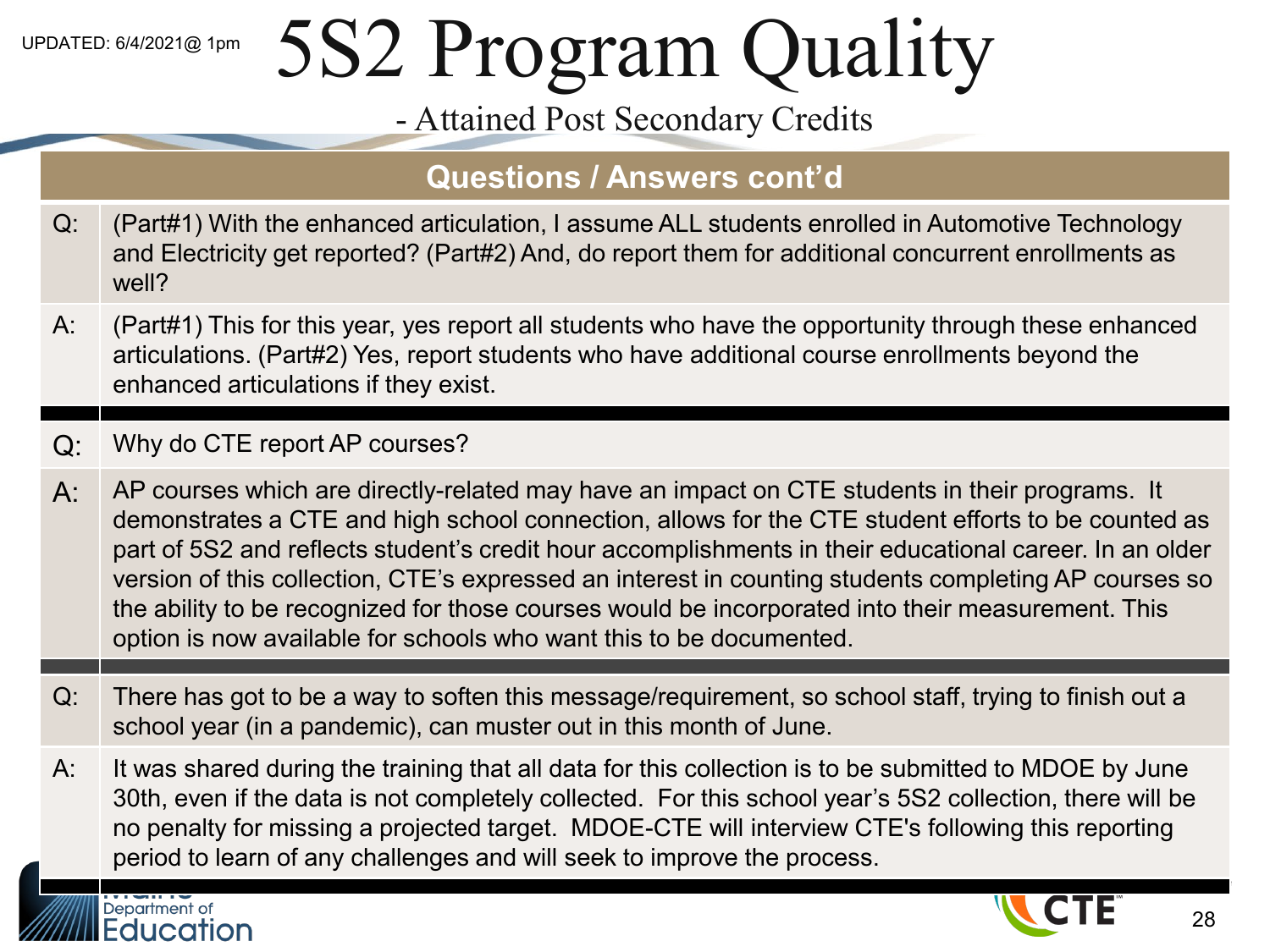#### **Questions / Answers cont'd**

- Q: How do CTE's get access to Synergy?
- A: Have a Superintendent or CTE Director complete a request form:

#### [Access Request Form](https://mainedoe.co1.qualtrics.com/jfe/form/SV_0Hg1z6QgRAuoKPk)

[\(https://mainedoe.co1.qualtrics.com/jfe/form/SV\\_0Hg1z6QgRAuoKPk\)](https://mainedoe.co1.qualtrics.com/jfe/form/SV_0Hg1z6QgRAuoKPk)

#### Q: How to do an upload to Synergy

A: Links to upload details:

[\(https://www.maine.gov/doe/data-reporting/collection/helpdesk/resources/synergy\\_instructions](https://www.maine.gov/doe/data-reporting/collection/helpdesk/resources/synergy_instructions)) CTE Credit Bearing - [Upload Guide](https://www.maine.gov/doe/sites/maine.gov.doe/files/inline-files/CTECreditBEaringUploadGuide.docx) | [Sample File](https://www.maine.gov/doe/sites/maine.gov.doe/files/inline-files/CTECreditBearingSampleFileUpdatedMar312021.csv) | [Data Dictionary](https://www.maine.gov/doe/sites/maine.gov.doe/files/inline-files/CTECreditBearing_Updated_Oct92020.xlsx) (updated 4/23/2021) [\(https://www.maine.gov/doe/sites/maine.gov.doe/files/inline-files/CTECreditBEaringUploadGuide.docx\)](https://www.maine.gov/doe/sites/maine.gov.doe/files/inline-files/CTECreditBEaringUploadGuide.docx) (https://www.maine.gov/doe/sites/maine.gov.doe/files/inline[files/CTECreditBearingSampleFileUpdatedMar312021.csv\)](https://www.maine.gov/doe/sites/maine.gov.doe/files/inline-files/CTECreditBearingSampleFileUpdatedMar312021.csv)  [\(https://www.maine.gov/doe/sites/maine.gov.doe/files/inline](https://www.maine.gov/doe/sites/maine.gov.doe/files/inline-files/CTECreditBearing_Updated_Oct92020.xlsx)files/CTECreditBearing\_Updated\_Oct92020.xlsx)

- Q: How to manually enter in student information into to Synergy?
- A: Links concerning manual entry: [https://www.maine.gov/doe/data-reporting/collection/helpdesk/resources/synergy\\_instructions](https://www.maine.gov/doe/data-reporting/collection/helpdesk/resources/synergy_instructions) Synergy Manual Entry [CTE Credit Bearing Manual Entry Guide](https://www.maine.gov/doe/sites/maine.gov.doe/files/inline-files/CTECreditBearingManualEntryGuide.pdf)

[\(https://www.maine.gov/doe/sites/maine.gov.doe/files/inline-](https://www.maine.gov/doe/sites/maine.gov.doe/files/inline-files/CTECreditBearingManualEntryGuide.pdf)

files/CTECreditBearingManualEntryGuide.pdf)



29